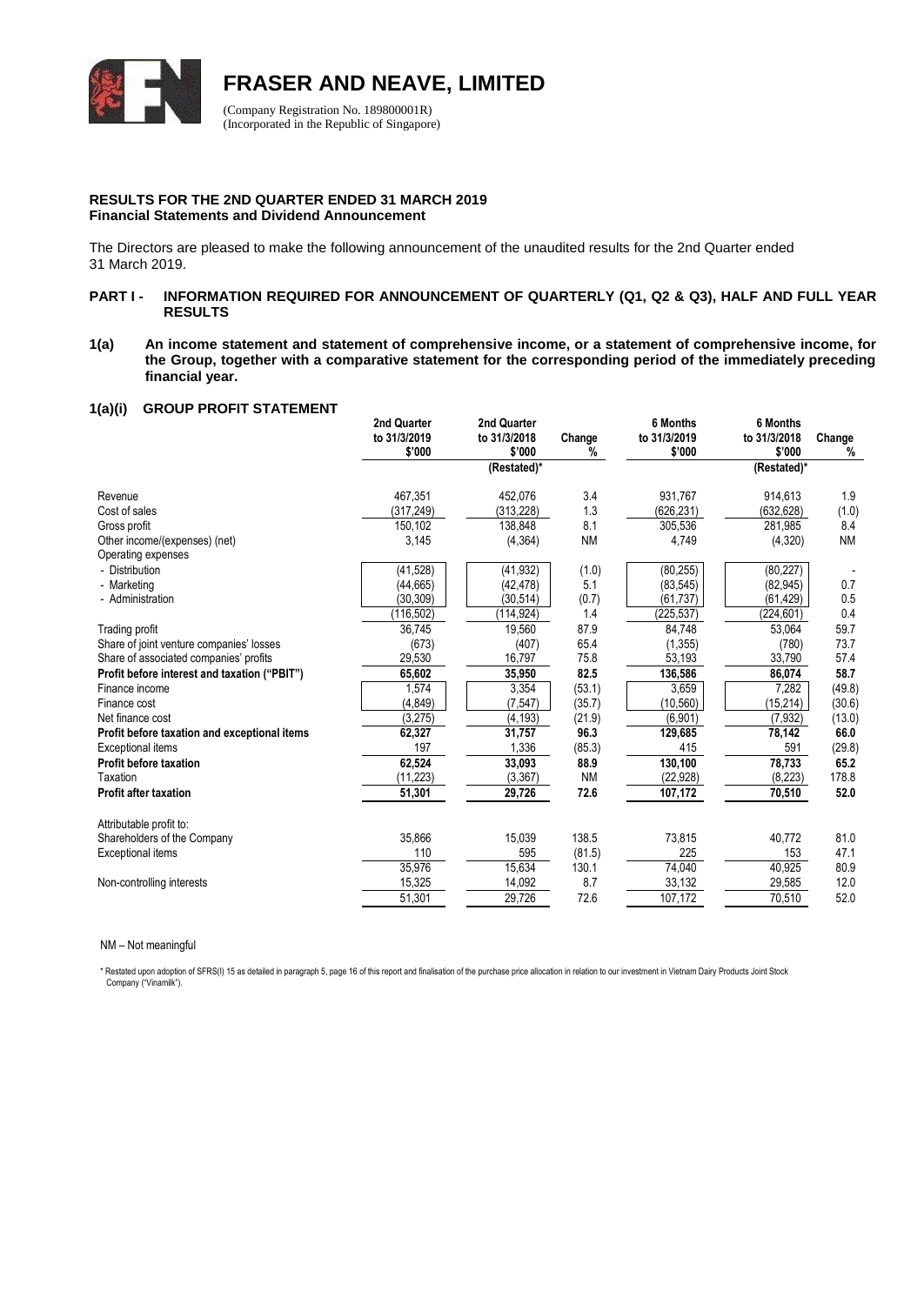

# **1(a)(ii) BREAKDOWN AND EXPLANATORY NOTES TO GROUP PROFIT STATEMENT**

|                                                                          |                                       |                                                      | Group       |                                    |                                                   |                         |
|--------------------------------------------------------------------------|---------------------------------------|------------------------------------------------------|-------------|------------------------------------|---------------------------------------------------|-------------------------|
|                                                                          | 2nd Quarter<br>to 31/3/2019<br>\$'000 | 2nd Quarter<br>to 31/3/2018<br>\$'000<br>(Restated)* | Change<br>% | 6 Months<br>to 31/3/2019<br>\$'000 | 6 Months<br>to 31/3/2018<br>\$'000<br>(Restated)* | Change<br>$\frac{1}{2}$ |
| <b>Operating expenses</b><br>Included in operating expenses are:         |                                       |                                                      |             |                                    |                                                   |                         |
| Depreciation & amortisation                                              | (13, 891)                             | (13, 328)                                            | 4.2         | (29, 884)                          | (28, 797)                                         | 3.8                     |
| Allowance for bad and doubtful debts                                     | (76)                                  | (176)                                                | (56.8)      | (161)                              | (220)                                             | (26.8)                  |
| Allowance for inventory obsolescence                                     | (2, 234)                              | (295)                                                | <b>NM</b>   | (3, 491)                           | (2,844)                                           | 22.7                    |
| Employee share-based expense                                             | 26                                    | (286)                                                | <b>NM</b>   | (614)                              | (1,539)                                           | (60.1)                  |
| Other income/(expenses) (net)<br>Gain/(Loss) on disposal of fixed assets | 72                                    | (11)                                                 | <b>NM</b>   | 101                                | 1,079                                             | (90.6)                  |
| Foreign exchange loss                                                    | (320)                                 | (6, 796)                                             | (95.3)      | (987)                              | (9, 549)                                          | (89.7)                  |
| <b>Taxation</b><br>Over provision of prior year taxation                 | 306                                   | 976                                                  | (68.6)      | 703                                | 1,370                                             | (48.7)                  |
| <b>Exceptional items</b><br>Insurance claim relating to fire             | 376                                   |                                                      | <b>NM</b>   | 574                                |                                                   | <b>NM</b>               |
| Write back of restructuring and<br>re-organisation cost of operations    |                                       | 1,336                                                | <b>NM</b>   | 20                                 | 1,336                                             | (98.5)                  |
| Investment property written off                                          | (179)                                 | $\overline{a}$                                       | <b>NM</b>   | (179)                              |                                                   | <b>NM</b>               |
| Damaged inventories relating to fire                                     |                                       |                                                      |             |                                    | (964)                                             | <b>NM</b>               |
| Insurance claim relating to flood                                        |                                       |                                                      |             |                                    | 219                                               | <b>NM</b>               |
|                                                                          | 197                                   | 1,336                                                |             | 415                                | 591                                               |                         |
| PBIT as a percentage of revenue                                          | 14.0%                                 | 8.0%                                                 |             | 14.7%                              | 9.4%                                              |                         |
|                                                                          |                                       |                                                      |             |                                    |                                                   |                         |

# NM - Not meaningful

\* Restated upon adoption of SFRS(I) 15 as detailed in paragraph 5, page 16 of this report and finalisation of the purchase price allocation in relation to our investment in Vinamilk.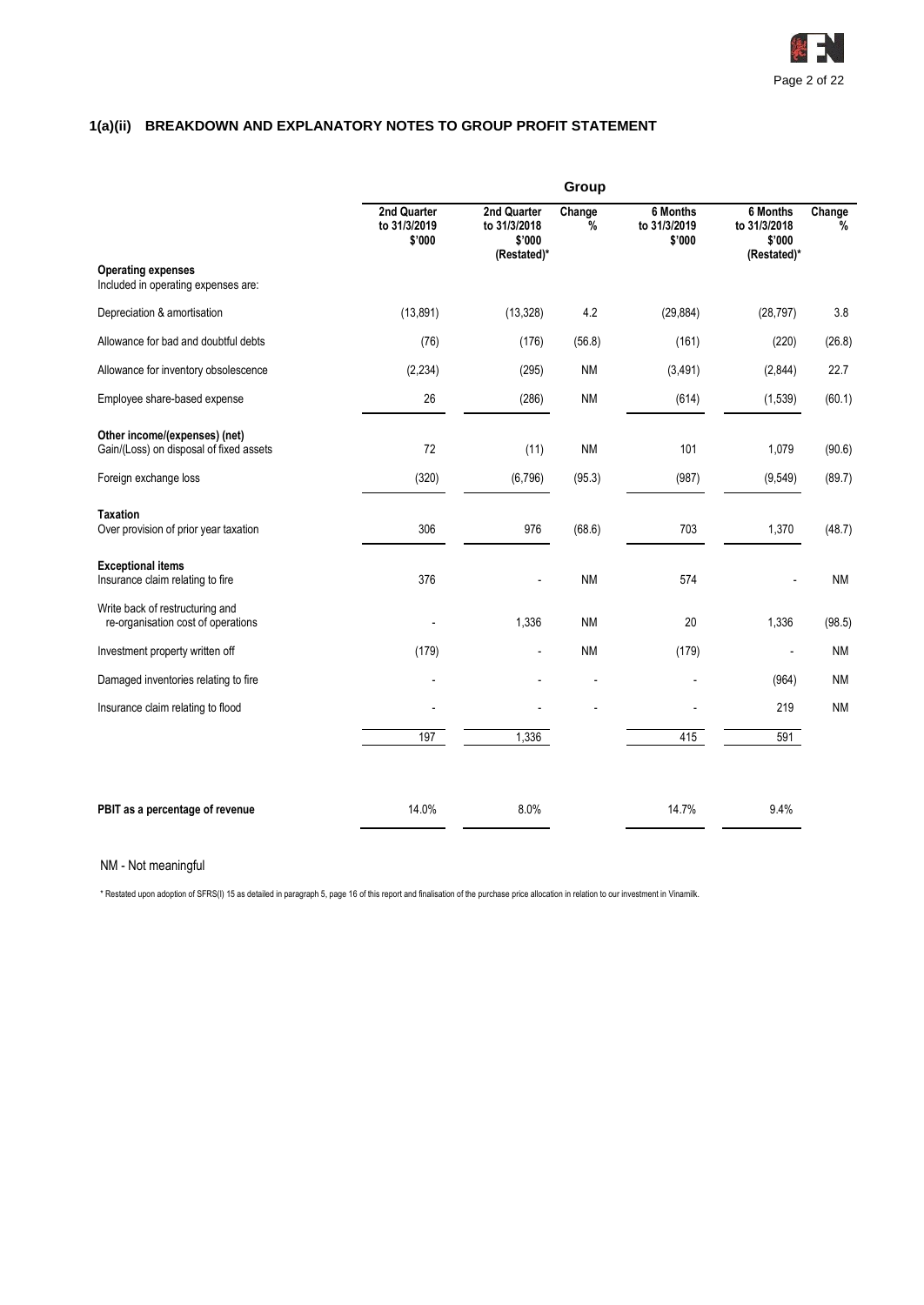

# **1(a)(iii) ADDITIONAL INFORMATION**

# **Group Revenue and Profit Analysis**

|                             | 2nd Quarter<br>to 31/3/2019<br>\$'000 | 2nd Quarter<br>to 31/3/2018<br>\$'000<br>(Restated)* | 6 Months<br>to 31/3/2019<br>\$'000 | 6 Months<br>to 31/3/2018<br>\$'000<br>(Restated)* |
|-----------------------------|---------------------------------------|------------------------------------------------------|------------------------------------|---------------------------------------------------|
| Revenue                     |                                       |                                                      |                                    |                                                   |
| <b>By Business Activity</b> |                                       |                                                      |                                    |                                                   |
| Beverages                   | 122,121                               | 115,089                                              | 234,720                            | 219,718                                           |
| Dairies                     | 287,578                               | 273,906                                              | 568,597                            | 554,537                                           |
| Printing & publishing       | 57,558                                | 62,990                                               | 128,257                            | 140,178                                           |
| Others                      | 94                                    | 91                                                   | 193                                | 180                                               |
|                             | 467,351                               | 452,076                                              | 931,767                            | 914,613                                           |
| <b>By Territory</b>         |                                       |                                                      |                                    |                                                   |
| Singapore                   | 101,004                               | 104,423                                              | 210,792                            | 218,348                                           |
| Malaysia                    | 180,200                               | 182,753                                              | 363,054                            | 362,784                                           |
| Thailand                    | 164,954                               | 144,174                                              | 318,582                            | 293,625                                           |
| Vietnam                     | 16                                    | 19                                                   | 46                                 | 181                                               |
| Others                      | 21,177                                | 20,707                                               | 39,293                             | 39,675                                            |
|                             | 467,351                               | 452,076                                              | 931,767                            | 914,613                                           |
| <b>PBIT</b>                 |                                       |                                                      |                                    |                                                   |
| <b>By Business Activity</b> |                                       |                                                      |                                    |                                                   |
| Beverages                   | (1,720)                               | (802)                                                | (1,881)                            | 782                                               |
| Dairies                     | 73,168                                | 51,257                                               | 145,128                            | 101,439                                           |
| Printing & publishing       | (7, 454)                              | (8, 391)                                             | (7, 100)                           | (6, 702)                                          |
| Others                      | 1,608                                 | (6, 114)                                             | 439                                | (9, 445)                                          |
|                             | 65,602                                | 35,950                                               | 136,586                            | 86,074                                            |
| <b>By Territory</b>         |                                       |                                                      |                                    |                                                   |
| Singapore                   | (3,320)                               | (9,774)                                              | (1, 593)                           | (13,047)                                          |
| Malaysia                    | 9,200                                 | 10,361                                               | 25,296                             | 24,284                                            |
| Thailand                    | 34,212                                | 22,787                                               | 66,778                             | 47,524                                            |
| Vietnam                     | 28,291                                | 15,225                                               | 50,791                             | 31,084                                            |
| Others                      | (2,781)                               | (2,649)                                              | (4,686)                            | (3,771)                                           |
|                             | 65,602                                | 35,950                                               | 136,586                            | 86,074                                            |
| Attributable profit         |                                       |                                                      |                                    |                                                   |
| <b>By Business Activity</b> |                                       |                                                      |                                    |                                                   |
| <b>Beverages</b>            | (2,958)                               | (2,621)                                              | (5,099)                            | (4,644)                                           |
| Dairies                     | 48,705                                | 35,119                                               | 93,633                             | 69,477                                            |
| Printing & publishing       | (7, 245)                              | (7, 893)                                             | (7,675)                            | (6, 829)                                          |
| Others                      | (2,636)                               | (9, 566)                                             | (7,044)                            | (17, 232)                                         |
|                             | 35,866                                | 15,039                                               | 73,815                             | 40,772                                            |
| <b>Exceptional items</b>    | 110                                   | 595                                                  | 225                                | 153                                               |
|                             | 35,976                                | 15,634                                               | 74,040                             | 40,925                                            |

\* Restated upon adoption of SFRS(I) 15 as detailed in paragraph 5, page 16 of this report and finalisation of the purchase price allocation in relation to our investment in Vinamilk.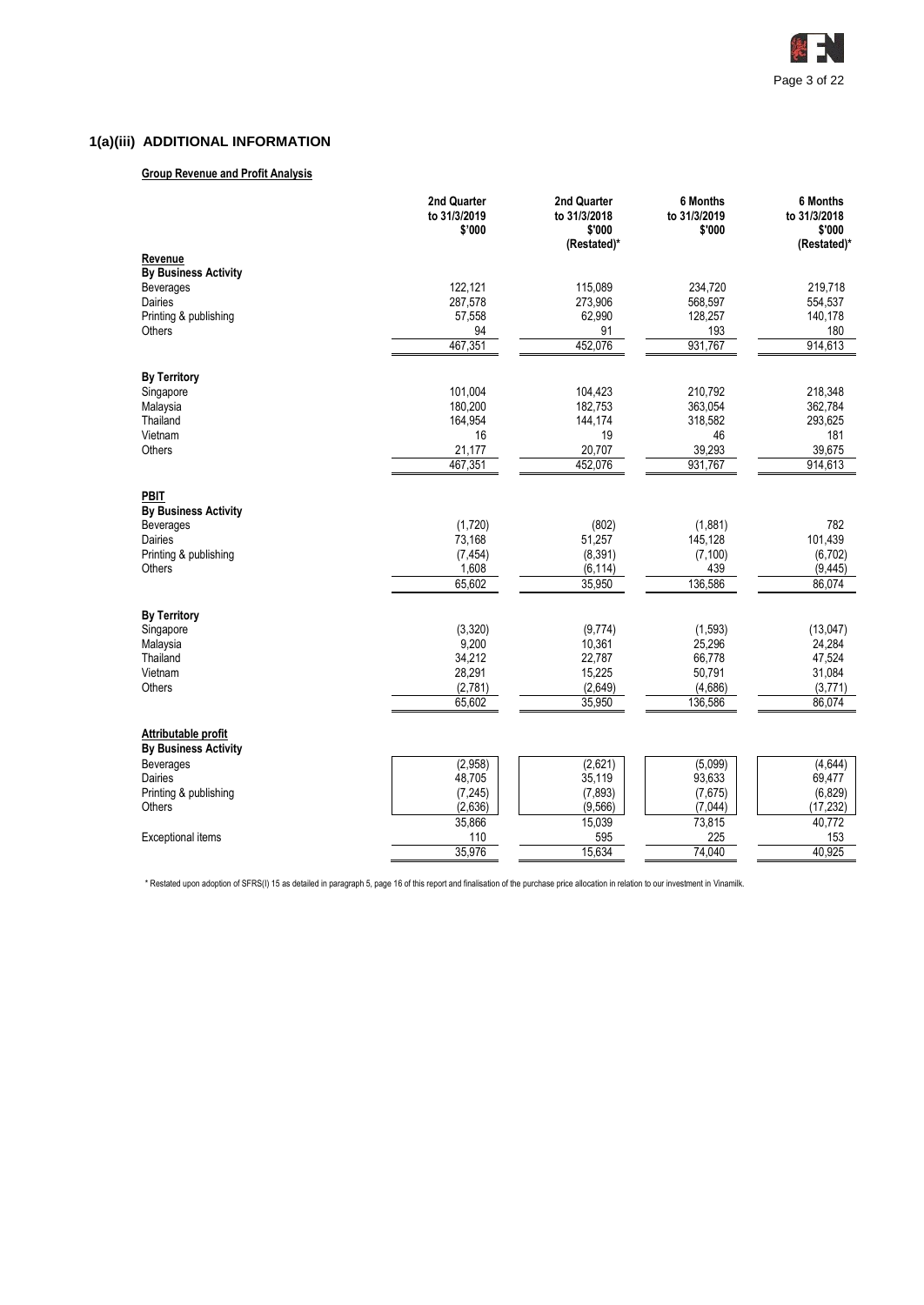

# **1(a)(iv) STATEMENT OF COMPREHENSIVE INCOME**

|                                                                                                            | Group                                 |                                                      |                                           |                                                          |  |  |  |  |  |
|------------------------------------------------------------------------------------------------------------|---------------------------------------|------------------------------------------------------|-------------------------------------------|----------------------------------------------------------|--|--|--|--|--|
|                                                                                                            | 2nd Quarter<br>to 31/3/2019<br>\$'000 | 2nd Quarter<br>to 31/3/2018<br>\$'000<br>(Restated)* | <b>6 Months</b><br>to 31/3/2019<br>\$'000 | <b>6 Months</b><br>to 31/3/2018<br>\$'000<br>(Restated)* |  |  |  |  |  |
| <b>Profit after taxation</b>                                                                               | 51,301                                | 29,726                                               | 107,172                                   | 70,510                                                   |  |  |  |  |  |
| Other comprehensive income:                                                                                |                                       |                                                      |                                           |                                                          |  |  |  |  |  |
| Items that may be reclassified subsequently to<br>profit statement                                         |                                       |                                                      |                                           |                                                          |  |  |  |  |  |
| Share of other comprehensive income of<br>associated companies                                             | (106)                                 | 2,294                                                | (106)                                     | 2,294                                                    |  |  |  |  |  |
| Net fair value changes on available-for-sale<br>financial assets                                           |                                       | (10, 126)                                            |                                           | (19, 316)                                                |  |  |  |  |  |
| Currency translation differences                                                                           | (9, 754)                              | (34, 035)                                            | (4, 283)                                  | (54, 328)                                                |  |  |  |  |  |
|                                                                                                            | (9,860)                               | (41, 867)                                            | (4, 389)                                  | (71, 350)                                                |  |  |  |  |  |
| Items that will not be reclassified to profit<br>statement<br>Remeasurement of defined benefit obligations |                                       |                                                      | 3                                         |                                                          |  |  |  |  |  |
| Changes in fair value of equity investments<br>measured at fair value through other                        |                                       |                                                      |                                           |                                                          |  |  |  |  |  |
| comprehensive income                                                                                       | (747)                                 |                                                      | (1, 411)                                  |                                                          |  |  |  |  |  |
|                                                                                                            | (747)                                 | $\overline{a}$                                       | (1,408)                                   | $\overline{a}$                                           |  |  |  |  |  |
| Other comprehensive income for the period,<br>net of taxation                                              | (10, 607)                             | (41, 867)                                            | (5,797)                                   | (71, 350)                                                |  |  |  |  |  |
| Total comprehensive income for the period                                                                  | 40,694                                | (12, 141)                                            | 101,375                                   | (840)                                                    |  |  |  |  |  |
| Total comprehensive income attributable to:                                                                |                                       |                                                      |                                           |                                                          |  |  |  |  |  |
| Shareholders of the Company                                                                                | 21,967                                | (35, 431)                                            | 66,459                                    | (46, 220)                                                |  |  |  |  |  |
| Non-controlling interests                                                                                  | 18,727                                | 23,290                                               | 34,916                                    | 45,380                                                   |  |  |  |  |  |
|                                                                                                            | 40,694                                | (12, 141)                                            | 101,375                                   | (840)                                                    |  |  |  |  |  |

\* Restated upon adoption of SFRS(I) 15 as detailed in paragraph 5, page 16 of this report and finalisation of the purchase price allocation in relation to our investment in Vinamilk.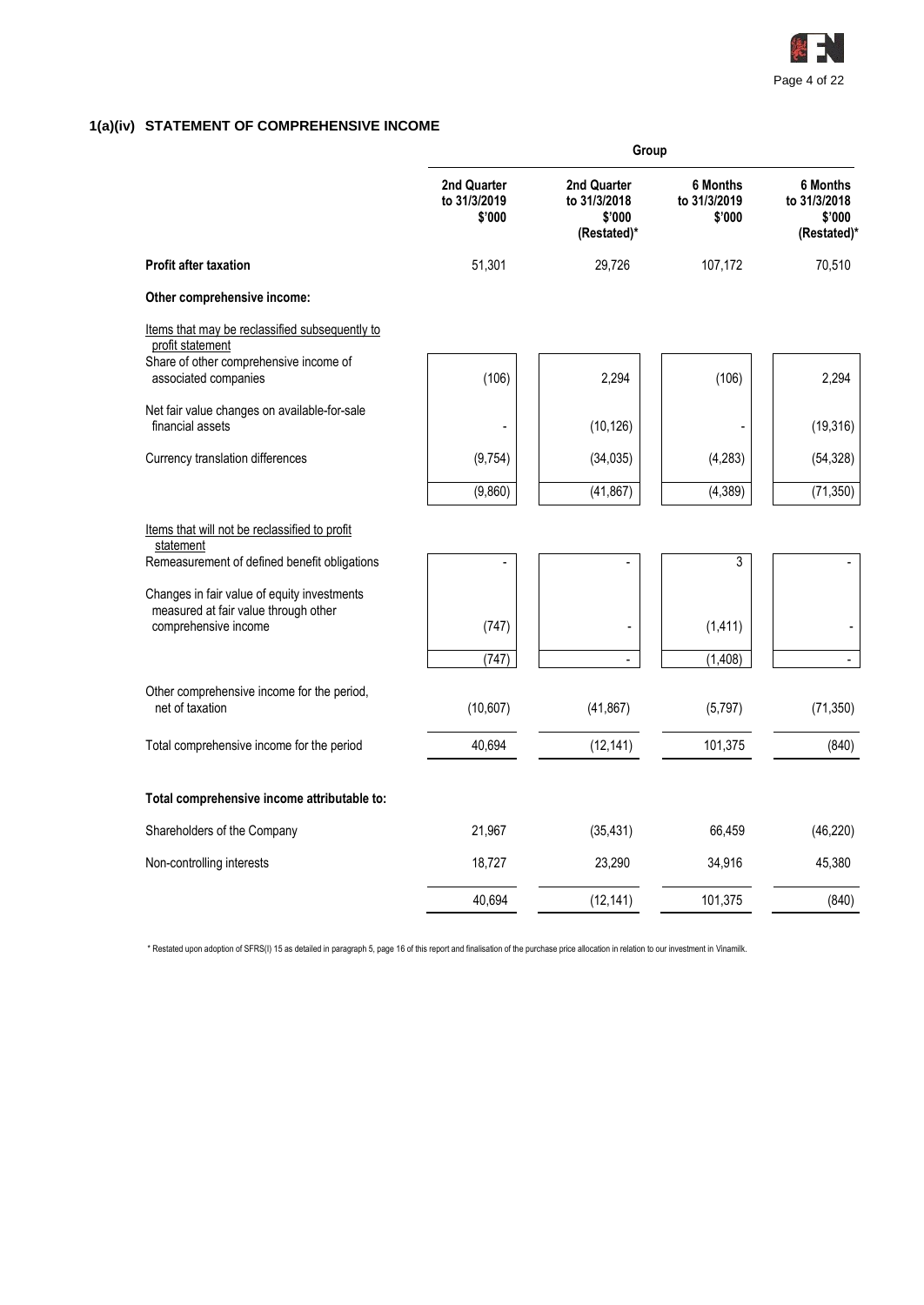

**1(b)(i) A statement of financial position (for the issuer and Group), together with a comparative statement as at the end of the immediately preceding financial year.**

# **BALANCE SHEETS**

|                                                 |                              | Group                                       | Company                      |                              |
|-------------------------------------------------|------------------------------|---------------------------------------------|------------------------------|------------------------------|
|                                                 | As at<br>31/3/2019<br>\$'000 | As at<br>30/9/2018<br>\$'000<br>(Restated)* | As at<br>31/3/2019<br>\$'000 | As at<br>30/9/2018<br>\$'000 |
| <b>SHARE CAPITAL AND RESERVES</b>               |                              |                                             |                              |                              |
| Share capital                                   | 853,549                      | 851,941                                     | 853,549                      | 851,941                      |
| Treasury shares                                 |                              | (267)                                       |                              | (267)                        |
| Reserves                                        | 1,988,169                    | 1,968,272                                   | 818,745                      | 860,910                      |
| <b>NON-CONTROLLING INTERESTS</b>                | 2,841,718<br>371,434         | 2,819,946<br>347,586                        | 1,672,294                    | 1,712,584                    |
|                                                 | 3,213,152                    | 3,167,532                                   | 1,672,294                    | 1,712,584                    |
|                                                 |                              |                                             |                              |                              |
| Represented by:                                 |                              |                                             |                              |                              |
| <b>NON-CURRENT ASSETS</b>                       |                              |                                             |                              |                              |
| <b>Fixed assets</b><br>Investment properties    | 594,244<br>41,396            | 561,459<br>41,672                           | 237                          | 269                          |
| Properties held for development                 | 18,602                       | 18,529                                      |                              |                              |
| Subsidiary companies                            |                              |                                             | 2,088,007                    | 2,087,620                    |
| Joint venture companies                         | 48,645                       | 48,257                                      | 209                          |                              |
| Associated companies                            | 2,584,767                    | 2,560,292                                   |                              |                              |
| Intangible assets                               | 107,628                      | 104,430                                     | 137                          | 147                          |
| <b>Brands</b>                                   | 27,741                       | 27,704                                      | 212                          | 212                          |
| Other investments                               | 12,468                       | 13,879                                      | 216,713                      | 222,485                      |
| Other receivables<br>Deferred tax assets        | 2,895<br>3,915               | 1,298<br>6,609                              |                              |                              |
|                                                 |                              |                                             |                              |                              |
|                                                 | 3,442,301                    | 3,384,129                                   | 2,305,515                    | 2,310,733                    |
| <b>CURRENT ASSETS</b>                           |                              |                                             |                              |                              |
| Inventories                                     | 249.077                      | 242,512                                     |                              |                              |
| Trade receivables                               | 268,690                      | 272,192                                     |                              |                              |
| Other receivables                               | 50,282                       | 50,310                                      | 226                          | 358                          |
| Related parties                                 | 9,213                        | 9,607                                       | 8                            | 9                            |
| Subsidiary companies                            |                              |                                             | 39,311                       | 22,486                       |
| Joint venture companies<br>Associated companies | 1,206<br>10                  | 1,863<br>12                                 |                              |                              |
| Bank fixed deposits                             | 92,033                       | 214,830                                     | 5,605                        | 92,263                       |
| Cash and bank balances                          | 233,936                      | 315,295                                     | 14,271                       | 108,704                      |
|                                                 | 904,447                      | 1,106,621                                   | 59,421                       | 223,820                      |
| <b>Deduct: CURRENT LIABILITIES</b>              |                              |                                             |                              |                              |
| Trade payables                                  | 178,822                      | 160,961                                     |                              |                              |
| Other payables                                  | 186,537                      | 199,710                                     | 8,016                        | 7,996                        |
| Related parties                                 | 9,728                        | 9,121                                       | 1,265                        | 1,265                        |
| Subsidiary companies                            |                              |                                             | 32,159                       | 9,137                        |
| Associated companies                            | 1,183                        | 1,253                                       |                              |                              |
| Borrowings                                      | 166,230                      | 374,131                                     | 80,000                       | 180,000                      |
| Provision for taxation                          | 46,415<br>588,915            | 32,959<br>778,135                           | 3,189<br>124,629             | 3,931<br>202,329             |
|                                                 |                              |                                             |                              |                              |
| NET CURRENT ASSETS/(LIABILITIES)                | 315,532                      | 328,486                                     | (65, 208)                    | 21,491                       |
| Deduct: NON-CURRENT LIABILITIES                 |                              |                                             |                              |                              |
| Other payables                                  | 10,063                       | 12,575                                      |                              |                              |
| Subsidiary companies                            |                              |                                             | 568,013                      | 619,640                      |
| Borrowings                                      | 500,258                      | 497,288                                     |                              |                              |
| Provision for employee benefits                 | 17,386                       | 18,256                                      |                              |                              |
| Deferred tax liabilities                        | 16,974                       | 16,964                                      |                              |                              |
|                                                 | 544,681                      | 545,083                                     | 568,013                      | 619,640                      |
|                                                 | 3,213,152                    | 3,167,532                                   | 1,672,294                    | 1,712,584                    |

\* Restated upon adoption of SFRS(I) 15 and SFRS(I) 1 as detailed in paragraph 5, page 16 of this report.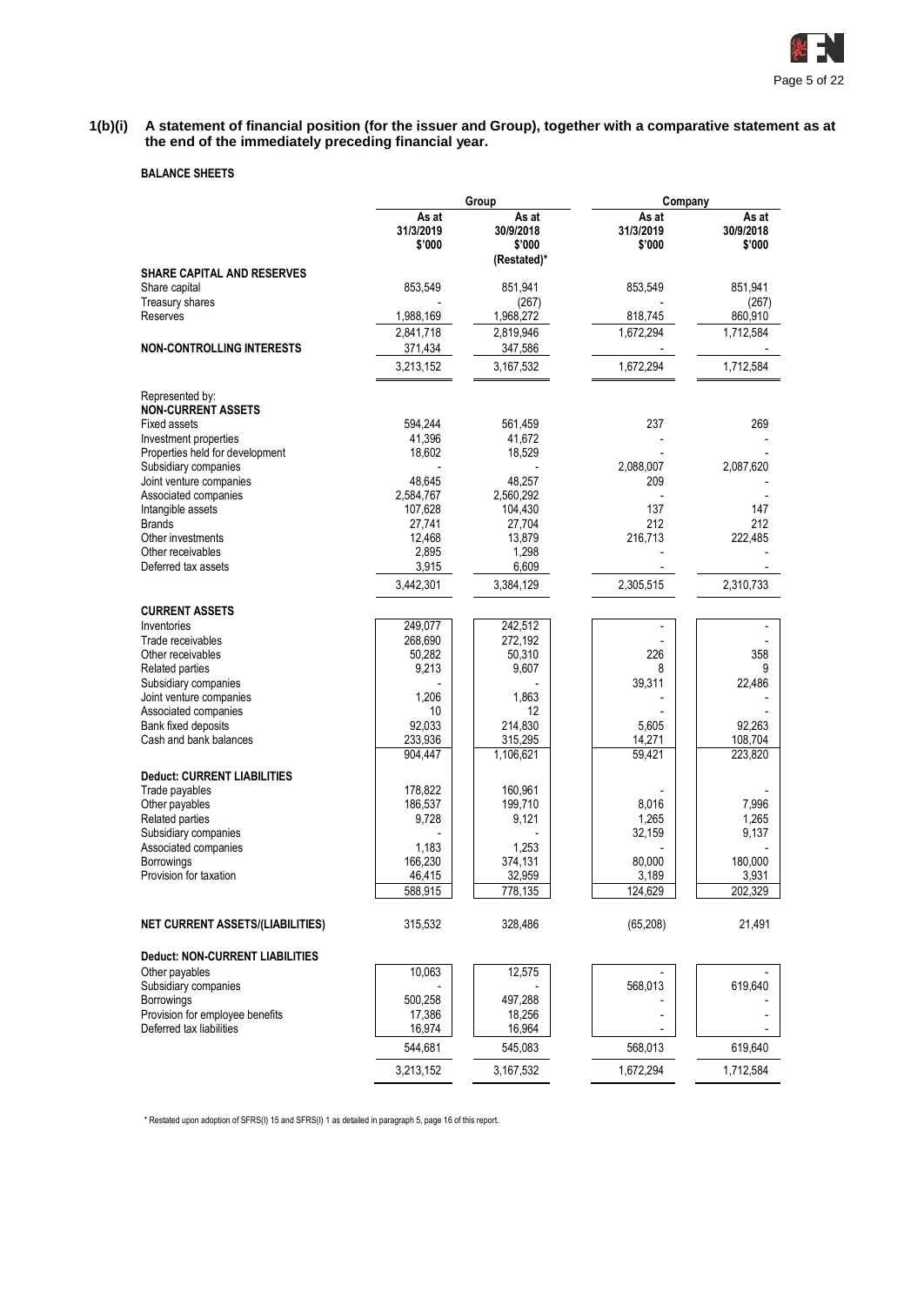

#### **1(b)(ii) Aggregate amount of Group's borrowings and debt securities.**

**The Group's borrowings and debt securities as at the end of the financial period reported on, and comparative figures as at the end of the immediately preceding financial year:**

# **Amount repayable in one year or less, or on demand**

|                                  | As at 31/3/2019<br>\$'000 | As at 30/9/2018<br>\$'000 |  |  |  |  |  |  |  |
|----------------------------------|---------------------------|---------------------------|--|--|--|--|--|--|--|
| Unsecured<br>٠                   | 166,230                   | 374,131                   |  |  |  |  |  |  |  |
| Amount repayable after one year  |                           |                           |  |  |  |  |  |  |  |
|                                  | As at 31/3/2019<br>\$'000 | As at 30/9/2018<br>\$'000 |  |  |  |  |  |  |  |
| Unsecured<br>٠<br>$\blacksquare$ | 500,258                   | 497,288                   |  |  |  |  |  |  |  |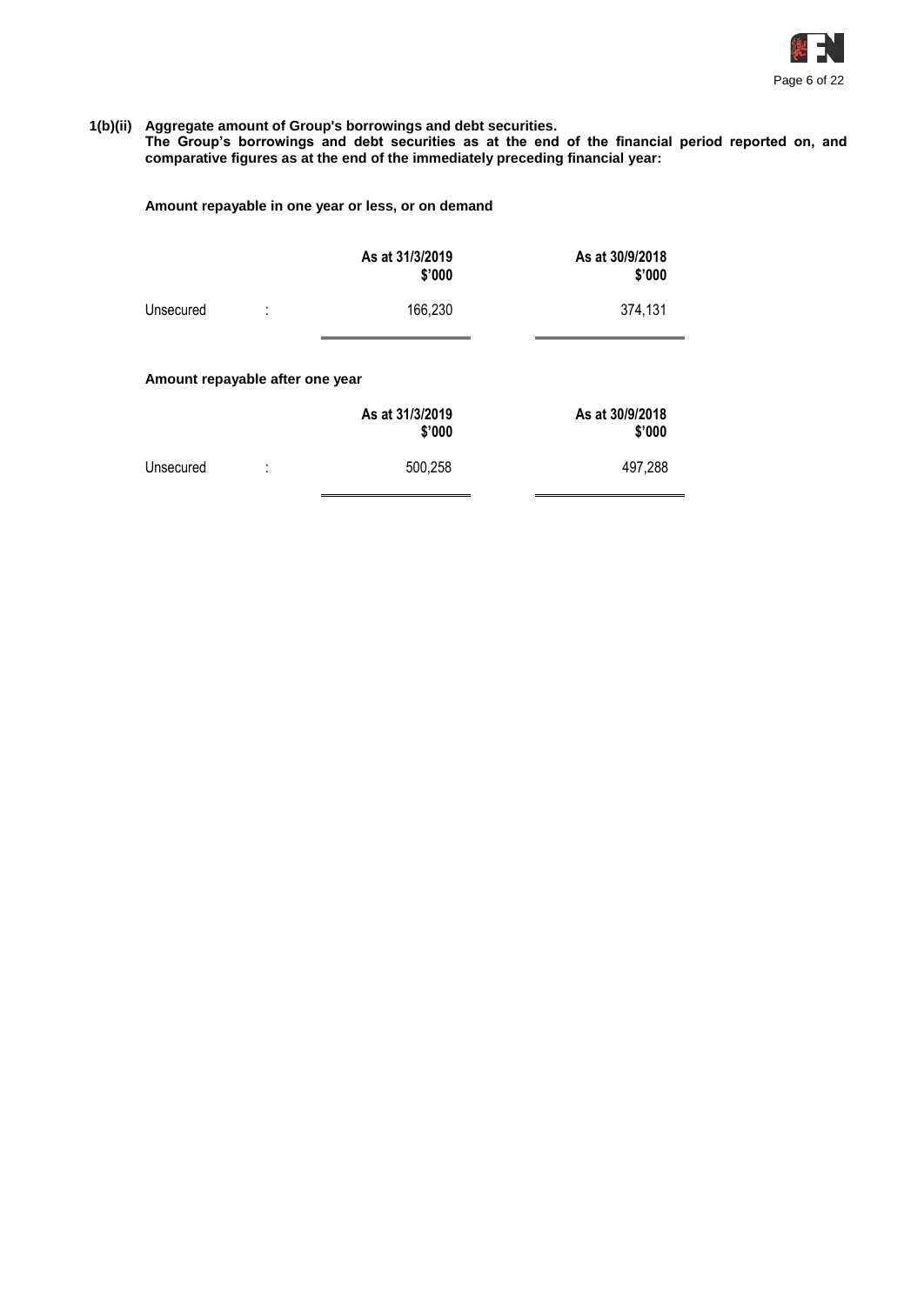

**1(c) A statement of cash flows (for the Group), together with a comparative statement for the corresponding period of the immediately preceding financial year.**

|                                                  | 2nd Quarter<br>to 31/3/2019<br>\$'000 | 2nd Quarter<br>to 31/3/2018<br>\$'000 | 6 Months<br>to 31/3/2019<br>\$'000 | <b>6 Months</b><br>to 31/3/2018<br>\$'000 |
|--------------------------------------------------|---------------------------------------|---------------------------------------|------------------------------------|-------------------------------------------|
| <b>CASH FLOWS FROM OPERATING ACTIVITIES</b>      |                                       | (Restated)*                           |                                    | (Restated)*                               |
| Profit before taxation and exceptional items     | 62,327                                | 31,757                                | 129,685                            | 78,142                                    |
| Adjustments for:                                 |                                       |                                       |                                    |                                           |
| Depreciation of fixed assets                     | 11,956                                | 11,317                                | 24,098                             | 22,393                                    |
| Impairment reversal of fixed assets              | (9)                                   | (25)                                  | (19)                               | (61)                                      |
| Fixed assets written off                         | 72                                    | 281                                   | 126                                | 621                                       |
| Provision for employee benefits                  | 362                                   | 399                                   | 744                                | 788                                       |
| (Gain)/Loss on disposal of fixed assets (net)    | (72)                                  | 11                                    | (101)                              | (1,079)                                   |
| Gain on disposal of intangible assets            |                                       |                                       | (1)                                |                                           |
| Amortisation of brands and intangible assets     | 1,935                                 | 2,011                                 | 5,786                              | 6,404                                     |
| Interest income                                  | (1,574)                               | (3, 354)                              | (3,659)                            | (7, 282)                                  |
| Interest expenses                                | 4,849                                 | 7,547                                 | 10,560                             | 15,214                                    |
| Share of joint venture companies' losses         | 673                                   | 407                                   | 1,355                              | 780                                       |
| Share of associated companies' profits           | (29, 530)                             | (16, 797)                             | (53, 193)                          | (33,790)                                  |
| Employee share-based expense                     | (26)                                  | 286                                   | 614                                | 1,539                                     |
| Fair value adjustment of financial instruments   | (219)                                 | 191                                   | 200                                | 835                                       |
| Loss/(Gain) on disposal of financial instruments | 69                                    | (104)                                 | (8)                                | (776)                                     |
| Operating cash before working capital changes    | 50,813                                | 33,927                                | 116,187                            | 83,728                                    |
| Change in inventories                            | (646)                                 | 7,447                                 | (6, 565)                           | 6,040                                     |
| Change in receivables                            | 35,194                                | 13,904                                | (1,047)                            | (11, 459)                                 |
| Change in related parties, joint venture and     |                                       |                                       |                                    |                                           |
| associated companies' balances                   | (19, 237)                             | (4,983)                               | 1,588                              | (7,989)                                   |
| Change in payables                               | 7,936                                 | (13, 158)                             | 3,626                              | (21, 307)                                 |
| Currency realignment                             | 2,224                                 | 5,996                                 | 343                                | 10,289                                    |
| Cash generated from operations                   | 76,284                                | 43,133                                | 114,132                            | 59,302                                    |
| Interest income received                         | 1.198                                 | 3.158                                 | 3.148                              | 6.309                                     |
| Interest expenses paid                           | (6,041)                               | (9, 114)                              | (11, 484)                          | (15,067)                                  |
| Income taxes paid                                | (4,063)                               | (3, 449)                              | (5,680)                            | (4, 404)                                  |
| Payment of employee benefits                     | (1, 358)                              | (915)                                 | (1,641)                            | (1,023)                                   |
| Net cash from operating activities               | 66.020                                | 32,813                                | 98,475                             | 45,117                                    |
| <b>CASH FLOWS FROM INVESTING ACTIVITIES</b>      |                                       |                                       |                                    |                                           |
| Dividends from associated companies              | 20,572                                | 24,744                                | 21,802                             | 24.744                                    |
| Proceeds from sale of fixed assets               | 98                                    | 201                                   | 190                                | 1,396                                     |
| Proceeds from sale of intangible assets          |                                       |                                       | 19                                 |                                           |
| Purchase of fixed assets                         | (29, 266)                             | (24, 731)                             | (54, 585)                          | (44, 828)                                 |
| Investment in an associated company              |                                       | (125, 796)                            |                                    | (203, 809)                                |
| Payment for intangible assets                    | (3, 107)                              | (2,045)                               | (9,040)                            | (4, 115)                                  |
| Investment in joint venture companies            | (587)                                 |                                       | (587)                              |                                           |
| Net cash used in investing activities            | (12, 290)                             | (127, 627)                            | (42, 201)                          | (226, 612)                                |

\* Restated upon the finalisation of the purchase price allocation in relation to our investment in Vinamilk.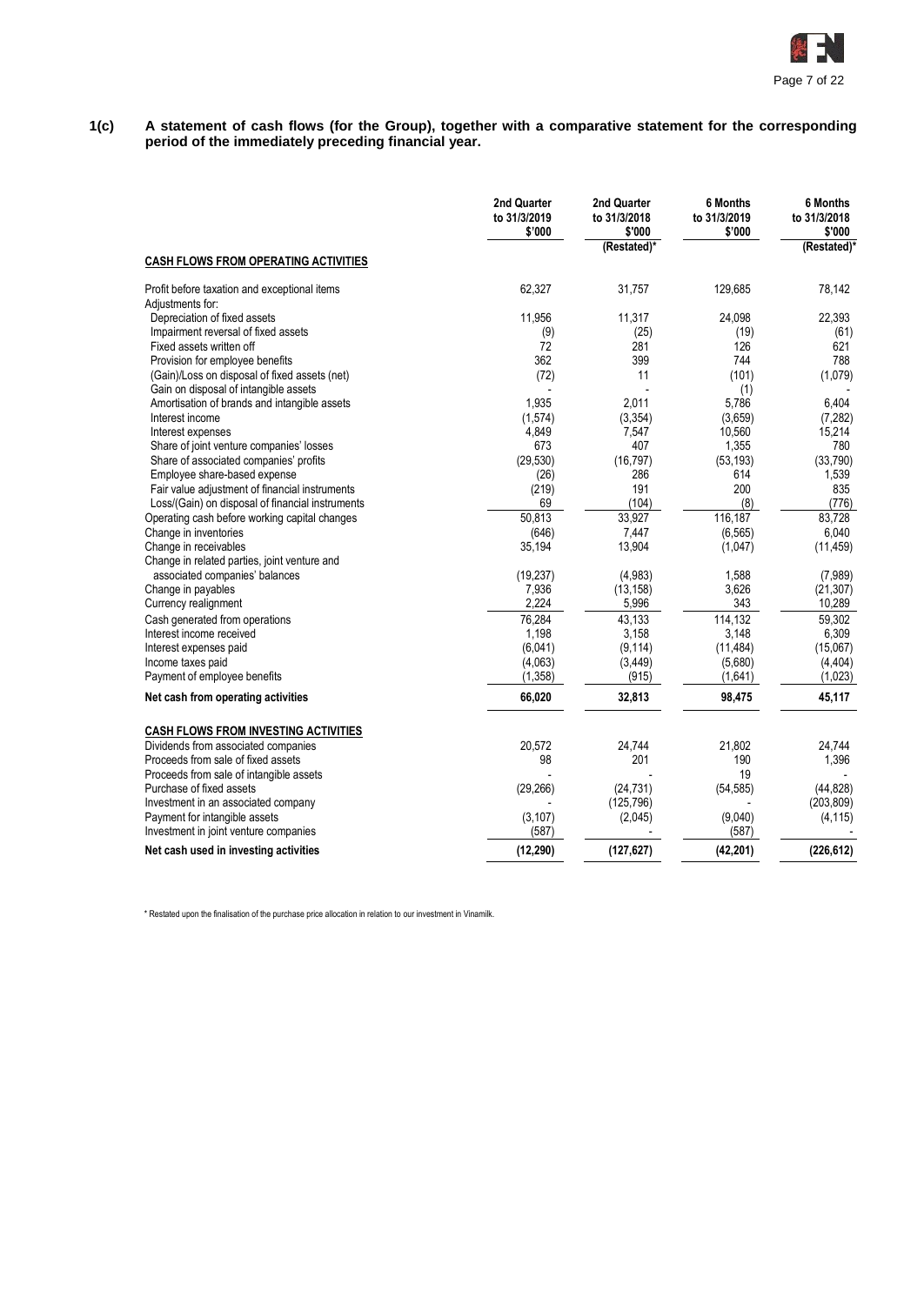

# **1(c) GROUP CASH FLOW STATEMENT** (cont'd)

|                                                                                                                                                                | 2nd Quarter<br>to 31/3/2019<br>\$'000 | 2nd Quarter<br>to 31/3/2018<br>\$'000 | 6 Months<br>to 31/3/2019<br>\$'000 | 6 Months<br>to 31/3/2018<br>\$'000 |
|----------------------------------------------------------------------------------------------------------------------------------------------------------------|---------------------------------------|---------------------------------------|------------------------------------|------------------------------------|
| <b>CASH FLOWS FROM FINANCING ACTIVITIES</b>                                                                                                                    |                                       |                                       |                                    |                                    |
| Proceeds from/(Repayment of) term loans and bank borrowings                                                                                                    | 2,828                                 | (160, 343)                            | (205, 791)                         | (166, 081)                         |
| Purchase of shares by a subsidiary company<br>Capital contribution by non-controlling interests<br>Payment of dividends:                                       | 1,637                                 |                                       | (624)<br>5,476                     |                                    |
| - by subsidiary companies to non-controlling interests<br>- by the Company to shareholders                                                                     | (16, 519)<br>(43, 471)                | (16, 871)<br>(43, 443)                | (16, 519)<br>(43, 471)             | (16, 871)<br>(43, 443)             |
| Net cash used in financing activities                                                                                                                          | (55, 525)                             | (220, 657)                            | (260, 929)                         | (226, 395)                         |
| Net decrease in cash and cash equivalents<br>Cash and cash equivalents at beginning of period<br>Effects of exchange rate changes on cash and cash equivalents | (1,795)<br>323,511<br>1,291           | (315, 471)<br>1,044,941<br>3,855      | (204, 655)<br>527,166<br>496       | (407, 890)<br>1,134,383<br>6,832   |
| Cash and cash equivalents at end of period                                                                                                                     | 323,007                               | 733,325                               | 323,007                            | 733,325                            |
| Cash and cash equivalents at end of period comprise:                                                                                                           |                                       |                                       |                                    |                                    |
| Cash and bank deposits                                                                                                                                         | 325,969                               | 736,903                               | 325,969                            | 736,903                            |
| <b>Bank overdrafts</b>                                                                                                                                         | 325,969                               | (648)<br>736,255                      | 325,969                            | (648)<br>736,255                   |
| Less: Fixed deposits relating to consideration for acquisition of                                                                                              |                                       |                                       |                                    |                                    |
| subsidiary companies                                                                                                                                           | (2,962)                               | (2,930)                               | (2,962)                            | (2,930)                            |
| Cash and cash equivalents at end of period                                                                                                                     | 323,007                               | 733,325                               | 323,007                            | 733,325                            |
| Analysis of acquisition of subsidiary companies<br>Net assets acquired:                                                                                        |                                       |                                       |                                    |                                    |
| Non-current assets                                                                                                                                             |                                       |                                       |                                    | 7,630                              |
| <b>Current assets</b>                                                                                                                                          |                                       |                                       |                                    | 6,783                              |
| <b>Current liabilities</b>                                                                                                                                     |                                       |                                       |                                    | (6, 864)                           |
| Cash and cash equivalents                                                                                                                                      |                                       |                                       |                                    | 231<br>7,780                       |
| Provisional goodwill on acquisition                                                                                                                            |                                       |                                       |                                    | 451                                |
| Consideration paid                                                                                                                                             |                                       |                                       |                                    | 8,231                              |
| Less: Deposit paid in last financial year                                                                                                                      |                                       |                                       |                                    | (8,000)                            |
| Cash and cash equivalents of subsidiary companies acquired                                                                                                     |                                       |                                       |                                    | (231)                              |
| Cash and cash equivalents                                                                                                                                      |                                       |                                       |                                    |                                    |
|                                                                                                                                                                |                                       |                                       |                                    |                                    |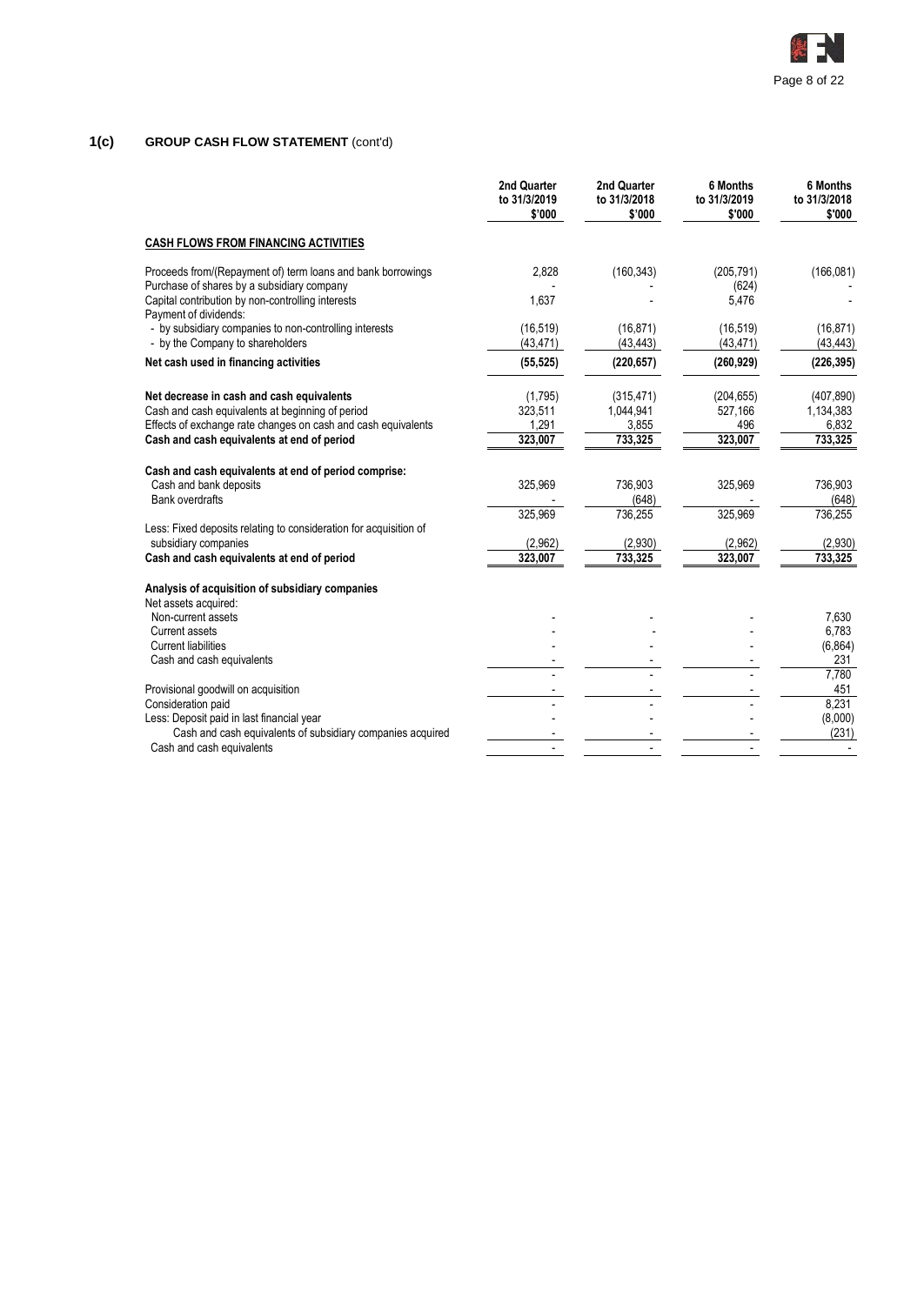

#### **1(d)(i) A statement (for the issuer and Group) showing either**

- **(i) all changes in equity or**
- **(ii) changes in equity other than those arising from capitalisation issues and distributions to shareholders, together with a comparative statement for the corresponding period of the immediately preceding financial year.**

# **STATEMENT OF CHANGES IN EQUITY**

|                                                                                                             |                  |                    |                    |                     | Group                                      |                            |                            |           |                                  |                 |
|-------------------------------------------------------------------------------------------------------------|------------------|--------------------|--------------------|---------------------|--------------------------------------------|----------------------------|----------------------------|-----------|----------------------------------|-----------------|
|                                                                                                             | Share<br>Capital | Capital<br>Reserve | Revenue<br>Reserve | Exchange<br>Reserve | <b>Fair Value</b><br>Adjustment<br>Reserve | Share-<br>based<br>Payment | <b>Dividend</b><br>Reserve | Total     | Non-<br>controlling<br>Interests | Total<br>Equity |
|                                                                                                             | \$'000           | \$'000             | \$'000             | \$'000              | \$'000                                     | Reserve<br>\$'000          | \$'000                     | \$'000    | \$'000                           | \$'000          |
| 2nd Quarter ended<br>31 March 2019                                                                          |                  |                    |                    |                     |                                            |                            |                            |           |                                  |                 |
| Balance at 1 January 2019                                                                                   | 853,549          | 18,951             | 1,988,568          | (22, 419)           | (26, 537)                                  | 7,395                      | 43,471                     | 2,862,978 | 367,859                          | 3,230,837       |
| Comprehensive income<br>Share of other comprehensive income<br>of associated companies                      |                  |                    | (29)               | (75)                | (2)                                        |                            |                            | (106)     |                                  | (106)           |
| Changes in fair value of equity<br>investments measured at fair value<br>through other comprehensive income |                  |                    |                    |                     | (747)                                      |                            |                            | (747)     |                                  | (747)           |
| Currency translation difference                                                                             |                  |                    |                    | (13, 156)           |                                            |                            |                            | (13, 156) | 3,402                            | (9,754)         |
| Other comprehensive income for<br>the period                                                                |                  |                    | (29)               | (13, 231)           | (749)                                      |                            |                            | (14,009)  | 3,402                            | (10,607)        |
| Profit for the period                                                                                       |                  |                    | 35,976             |                     |                                            |                            |                            | 35,976    | 15,325                           | 51,301          |
| Total comprehensive income for<br>the period                                                                |                  |                    | 35,947             | (13, 231)           | (749)                                      |                            |                            | 21,967    | 18,727                           | 40,694          |
| Contributions by and distributions<br>to owners                                                             |                  |                    |                    |                     |                                            |                            |                            |           |                                  |                 |
| Employee share-based expense                                                                                | ÷,               | $\overline{a}$     | $\sim$             | $\sim$              | ÷.                                         | 244                        | $\overline{\phantom{a}}$   | 244       | (270)                            | (26)            |
| Shares of a subsidiary company<br>reissued pursuant to its share plans                                      |                  | (218)              | 1,266              |                     |                                            | (1,048)                    |                            |           |                                  |                 |
| Contribution of capital by non-<br>controlling interests                                                    |                  |                    |                    |                     |                                            |                            |                            |           | 1,637                            | 1,637           |
| Dividends:<br>Dividends paid                                                                                |                  |                    |                    |                     |                                            |                            | (43, 471)                  | (43, 471) | (16, 519)                        | (59,990)        |
| Dividends proposed                                                                                          |                  | ä,                 | (21, 735)          |                     |                                            |                            | 21,735                     |           |                                  |                 |
| Total transactions with owners in<br>their capacity as owners                                               |                  | (218)              | (20, 469)          |                     |                                            | (804)                      | (21, 736)                  | (43, 227) | (15, 152)                        | (58, 379)       |
| Balance at 31 March 2019                                                                                    | 853,549          | 18,733             | 2,004,046          | (35,650)            | (27, 286)                                  | 6,591                      | 21,735                     | 2,841,718 | 371,434                          | 3,213,152       |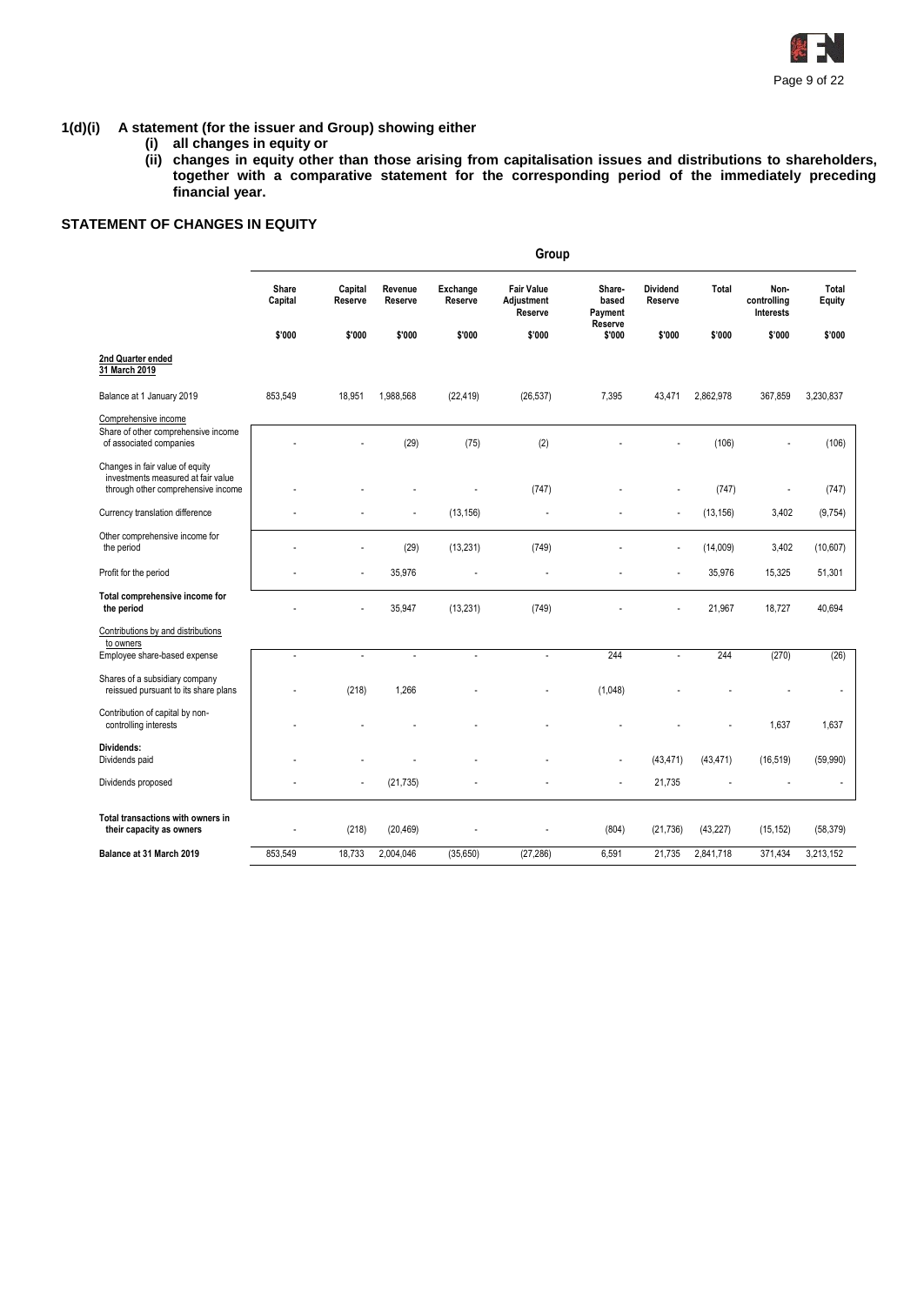

|                                                                        |                  |                           |                    |                    |                     | Group                                      |                            |                            |           |                                         |                 |
|------------------------------------------------------------------------|------------------|---------------------------|--------------------|--------------------|---------------------|--------------------------------------------|----------------------------|----------------------------|-----------|-----------------------------------------|-----------------|
|                                                                        | Share<br>Capital | Treasury<br><b>Shares</b> | Capital<br>Reserve | Revenue<br>Reserve | Exchange<br>Reserve | <b>Fair Value</b><br>Adjustment<br>Reserve | Share-<br>based<br>Payment | <b>Dividend</b><br>Reserve | Total     | Non-<br>controlling<br><b>Interests</b> | Total<br>Equity |
|                                                                        | \$'000           | \$'000                    | \$'000             | \$'000             | \$'000              | \$'000                                     | Reserve<br>\$'000          | \$'000                     | \$'000    | \$'000                                  | \$'000          |
| 2nd Quarter ended<br>31 March 2018                                     |                  |                           |                    |                    |                     |                                            |                            |                            |           |                                         |                 |
| Balance at 1 January 2018                                              | 851,941          | (267)                     | 19,416             | 1,916,341          | (26, 890)           | (7,926)                                    | 7,654                      | 43,443                     | 2,803,712 | 338,268                                 | 3,141,980       |
| Comprehensive income<br>Share of other comprehensive income            |                  |                           |                    |                    |                     |                                            |                            |                            |           |                                         |                 |
| of associated companies                                                |                  |                           |                    | 2,277              | 20                  | (3)                                        |                            |                            | 2,294     | ÷                                       | 2,294           |
| Net fair value changes on available-<br>for-sale financial asset       |                  |                           |                    |                    | ä,                  | (10, 126)                                  |                            |                            | (10, 126) | ł,                                      | (10, 126)       |
| Currency translation difference                                        |                  |                           |                    |                    | (43, 233)           |                                            |                            |                            | (43, 233) | 9,198                                   | (34, 035)       |
| Other comprehensive income for<br>the period                           |                  |                           |                    | 2,277              | (43, 213)           | (10, 129)                                  |                            |                            | (51,065)  | 9,198                                   | (41, 867)       |
| Profit for the period                                                  |                  |                           |                    | 15,634             |                     |                                            |                            |                            | 15,634    | 14,092                                  | 29,726          |
| Total comprehensive income for<br>the period                           |                  |                           |                    | 17,911             | (43, 213)           | (10, 129)                                  |                            |                            | (35, 431) | 23,290                                  | (12, 141)       |
| Contributions by and distributions<br>to owners                        |                  |                           |                    |                    |                     |                                            |                            |                            |           |                                         |                 |
| Employee share-based expense                                           | ÷,               | $\overline{a}$            | $\sim$             | $\overline{a}$     | ÷,                  | ÷,                                         | 447                        | $\overline{a}$             | 447       | (161)                                   | 286             |
| Shares of a subsidiary company<br>reissued pursuant to its share plans |                  |                           | (748)              | 2,048              |                     |                                            | (1,300)                    |                            |           |                                         |                 |
| Dividends:<br>Dividends paid                                           |                  |                           |                    |                    |                     |                                            | $\sim$                     | (43, 443)                  | (43, 443) | (16, 871)                               | (60, 314)       |
| Dividends proposed                                                     |                  |                           |                    | (21, 722)          |                     |                                            | ÷,                         | 21,722                     |           |                                         |                 |
| Total transactions with owners<br>in their capacity as owners          |                  |                           | (748)              | (19, 674)          |                     |                                            | (853)                      | (21, 721)                  | (42,996)  | (17, 032)                               | (60, 028)       |
| Balance at 31 March 2018                                               | 851,941          | (267)                     | 18,668             | 1,914,578          | (70, 103)           | (18,055)                                   | 6,801                      | 21,722                     | 2,725,285 | 344,526                                 | 3,069,811       |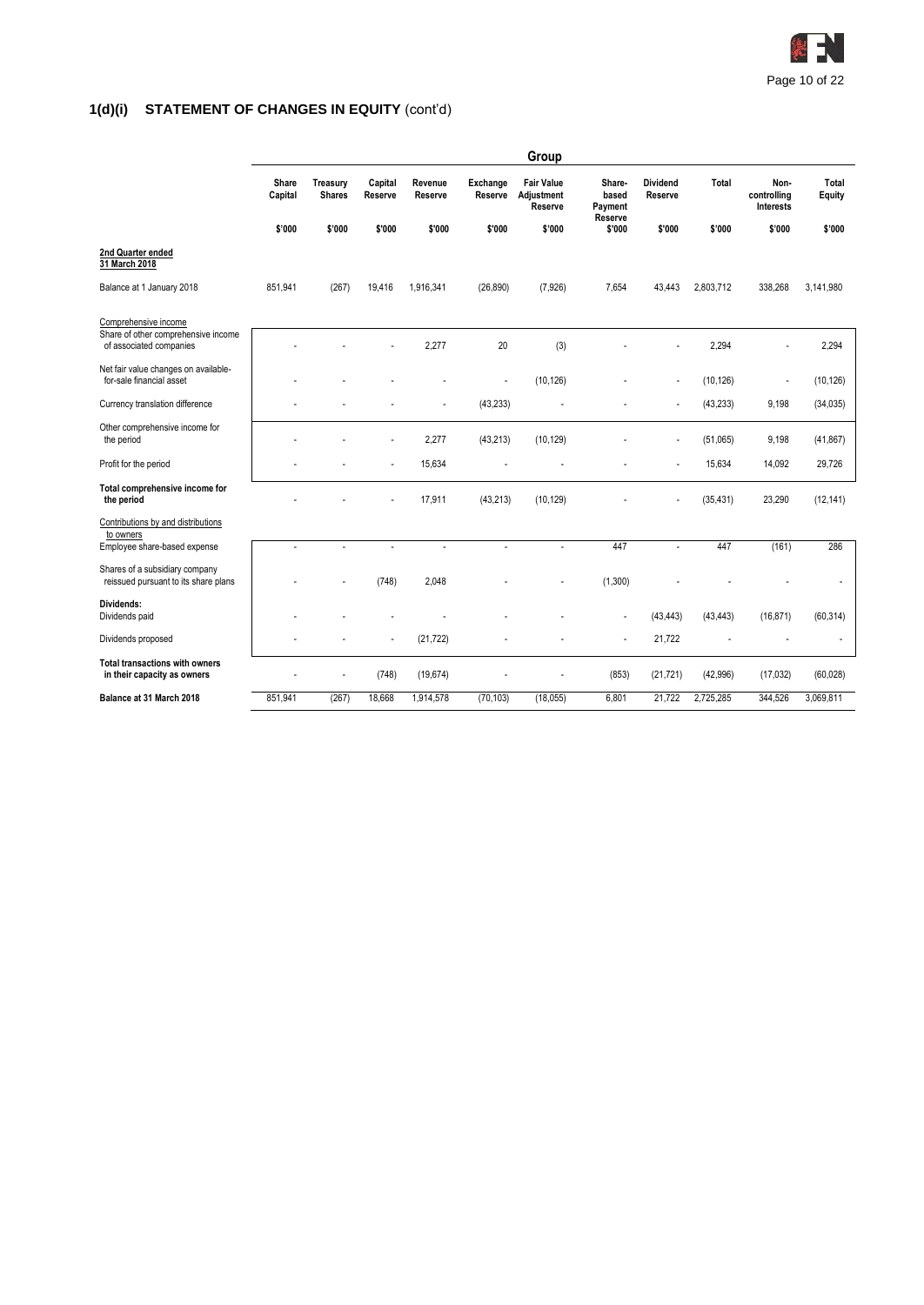

|                                                                                                                                     |                  |                           |                    |                    | Company                                    |                            |                            |                      |
|-------------------------------------------------------------------------------------------------------------------------------------|------------------|---------------------------|--------------------|--------------------|--------------------------------------------|----------------------------|----------------------------|----------------------|
|                                                                                                                                     | Share<br>Capital | Treasury<br><b>Shares</b> | Capital<br>Reserve | Revenue<br>Reserve | <b>Fair Value</b><br>Adjustment<br>Reserve | Share-<br>based<br>Payment | <b>Dividend</b><br>Reserve | Total                |
|                                                                                                                                     | \$'000           | \$'000                    | \$'000             | \$'000             | \$'000                                     | Reserve<br>\$'000          | \$'000                     | \$'000               |
| 2nd Quarter ended 31 March 2019<br>Balance at 1 January 2019                                                                        | 853,549          |                           | (1,091)            | 736,677            | 46,384                                     | 2,414                      | 43,471                     | 1,681,404            |
| Comprehensive income<br>Changes in fair value of equity investments<br>measured at fair value through other<br>comprehensive income |                  |                           |                    |                    | 20,468                                     |                            |                            | 20,468               |
| Other comprehensive income for the period                                                                                           | $\overline{a}$   | ÷,                        | $\overline{a}$     | ٠                  | 20,468                                     | L,                         | ÷,                         | 20,468               |
| Profit for the period                                                                                                               |                  |                           |                    | 13,312             |                                            |                            |                            | 13,312               |
| Total comprehensive income for the period                                                                                           |                  |                           |                    | 13,312             | 20,468                                     |                            |                            | 33,780               |
| Contributions by and distributions to owners<br>Employee share-based expense                                                        | $\overline{a}$   | ä,                        | ÷,                 | $\overline{a}$     | $\blacksquare$                             | 581                        | ÷,                         | 581                  |
| Dividends:<br>Dividends paid                                                                                                        |                  |                           |                    |                    |                                            |                            | (43, 471)                  | (43, 471)            |
| Dividends proposed                                                                                                                  |                  |                           |                    | (21, 735)          |                                            |                            | 21,735                     | $\ddot{\phantom{a}}$ |
| Total transactions with owners in their<br>capacity as owners                                                                       |                  |                           |                    | (21, 735)          |                                            | 581                        | (21, 736)                  | (42, 890)            |
| Balance at 31 March 2019                                                                                                            | 853,549          | $\sim$                    | (1,091)            | 728,254            | 66,852                                     | 2,995                      | 21,735                     | 1,672,294            |
| 2nd Quarter ended 31 March 2018<br>Balance at 1 January 2018                                                                        | 851,941          | (267)                     | (1,099)            | 728,396            | 147,297                                    | 2,611                      | 43,443                     | 1,772,322            |
| Comprehensive income                                                                                                                |                  |                           |                    |                    |                                            |                            |                            |                      |
| Net fair value changes on available-for-sale<br>financial assets                                                                    |                  |                           |                    |                    | (22, 938)                                  |                            |                            | (22, 938)            |
| Other comprehensive income for the period                                                                                           |                  |                           |                    | ÷,                 | (22, 938)                                  |                            |                            | (22, 938)            |
| Profit for the period                                                                                                               |                  |                           |                    | 12,137             |                                            |                            |                            | 12,137               |
| Total comprehensive income for the period                                                                                           |                  |                           |                    | 12,137             | (22, 938)                                  |                            |                            | (10, 801)            |
| Contributions by and distributions to owners<br>Employee share-based expense                                                        | ٠                | ä,                        |                    |                    | ٠                                          | 649                        |                            | 649                  |
| Dividends:<br>Dividends paid                                                                                                        |                  |                           |                    |                    |                                            |                            | (43, 443)                  | (43, 443)            |
| Dividends proposed                                                                                                                  |                  |                           |                    | (21, 722)          |                                            | $\overline{a}$             | 21,722                     | $\overline{a}$       |
| Total transactions with owners in their<br>capacity as owners                                                                       |                  |                           |                    | (21, 722)          |                                            | 649                        | (21, 721)                  | (42, 794)            |
| Balance at 31 March 2018                                                                                                            | 851,941          | (267)                     | (1,099)            | 718,811            | 124,359                                    | 3,260                      | 21,722                     | 1,718,727            |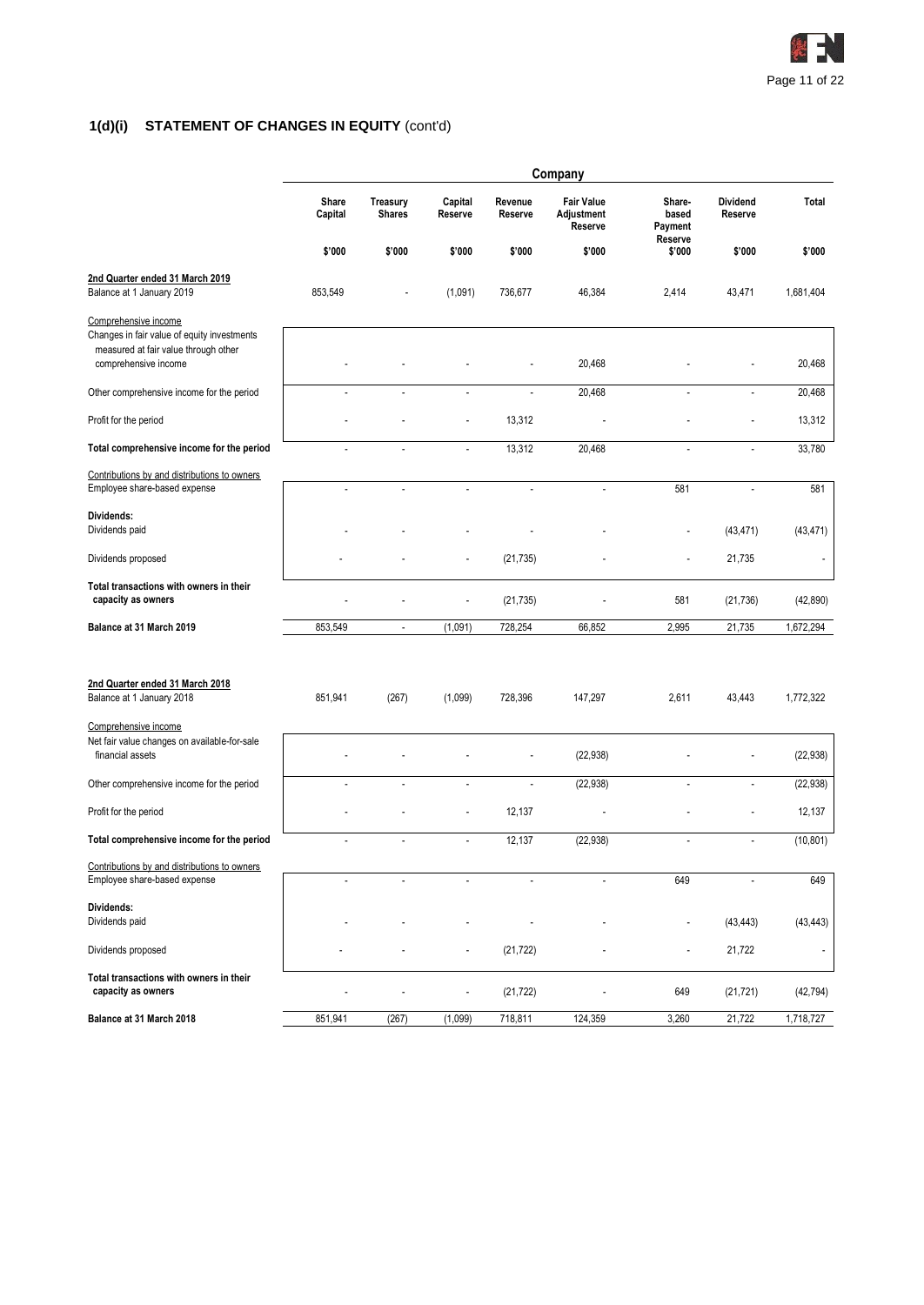

|                                                                                                                           | Group            |                                  |                          |                                    |                       |                                            |                                       |                     |                      |                                  |                          |
|---------------------------------------------------------------------------------------------------------------------------|------------------|----------------------------------|--------------------------|------------------------------------|-----------------------|--------------------------------------------|---------------------------------------|---------------------|----------------------|----------------------------------|--------------------------|
|                                                                                                                           | Share<br>Capital | <b>Treasury</b><br><b>Shares</b> | Capital<br>Reserve       | Revenue<br>Reserve                 | Exchange<br>Reserve   | <b>Fair Value</b><br>Adjustment<br>Reserve | Share-<br>based<br>Payment<br>Reserve | Dividend<br>Reserve | Total                | Non-<br>controlling<br>Interests | Total<br><b>Equity</b>   |
|                                                                                                                           | \$'000           | \$'000                           | \$'000                   | \$'000                             | \$'000                | \$'000                                     | \$'000                                | \$'000              | \$'000               | \$'000                           | \$'000                   |
| 6 Months ended<br>31 March 2019                                                                                           |                  |                                  |                          |                                    |                       |                                            |                                       |                     |                      |                                  |                          |
| Balance at 30 September 2018,<br>previously reported<br>Effects of adopting SFRS (I) 1<br>Effects of adopting SFRS (I) 15 | 851,941          | (267)<br>$\overline{a}$          | 18,943                   | 2,162,297<br>(208, 671)<br>(1,270) | (238, 179)<br>208,671 | (25, 873)                                  | 8,910<br>÷,                           | 43,444              | 2,821,216<br>(1,270) | 348,604<br>(1,018)               | 3,169,820<br>(2, 288)    |
| Balance at 30 September 2018, restated                                                                                    | 851,941          | (267)                            | 18,943                   | 1,952,356                          | (29, 508)             | (25, 873)                                  | 8,910                                 | 43,444              | 2,819,946            | 347,586                          | 3,167,532                |
| Effects of adopting SFRS (I) 9<br>Balance at 1 October 2018, restated                                                     | 851,941          | (267)                            | 18,943                   | (936)<br>1,951,420                 | (29, 508)             | (25, 873)                                  | 8,910                                 | 43,444              | (936)<br>2,819,010   | (295)<br>347,291                 | (1,231)<br>3,166,301     |
|                                                                                                                           |                  |                                  |                          |                                    |                       |                                            |                                       |                     |                      |                                  |                          |
| Comprehensive income<br>Share of other comprehensive<br>income of associated companies                                    |                  |                                  |                          | (29)                               | (75)                  | (2)                                        |                                       |                     | (106)                |                                  | (106)                    |
| Remeasurement of defined benefit<br>obligations                                                                           |                  |                                  |                          | 3                                  |                       |                                            |                                       |                     | 3                    |                                  | 3                        |
| Changes in fair value of equity<br>investments measured at fair value<br>through other comprehensive income               |                  |                                  |                          |                                    |                       | (1, 411)                                   |                                       |                     | (1, 411)             |                                  | (1, 411)                 |
| Currency translation difference                                                                                           |                  |                                  |                          |                                    | (6,067)               |                                            |                                       |                     | (6,067)              | 1,784                            | (4, 283)                 |
| Other comprehensive income for<br>the period                                                                              |                  |                                  |                          | (26)                               | (6, 142)              | (1, 413)                                   |                                       |                     | (7, 581)             | 1,784                            | (5,797)                  |
| Profit for the period                                                                                                     |                  |                                  | ÷,                       | 74,040                             |                       |                                            |                                       |                     | 74,040               | 33,132                           | 107,172                  |
| Total comprehensive income for<br>the period                                                                              |                  |                                  |                          | 74,014                             | (6, 142)              | (1, 413)                                   |                                       |                     | 66,459               | 34,916                           | 101,375                  |
| Contributions by and distributions                                                                                        |                  |                                  |                          |                                    |                       |                                            |                                       |                     |                      |                                  |                          |
| to owners<br>Employee share-based expense                                                                                 | ä,               |                                  |                          | ÷                                  |                       |                                            | 612                                   | ÷,                  | 612                  | $\overline{2}$                   | 614                      |
| Treasury shares reissued pursuant to<br>share plans                                                                       |                  | 267                              | 8                        |                                    |                       |                                            | (275)                                 |                     |                      |                                  |                          |
| Issue of shares in the Company upon<br>vesting of shares awarded                                                          | 1,608            |                                  |                          |                                    |                       |                                            | (1,608)                               |                     |                      |                                  |                          |
| Purchase of shares by a subsidiary<br>company                                                                             |                  |                                  |                          | (346)                              |                       |                                            |                                       |                     | (346)                | (278)                            | (624)                    |
| Shares of a subsidiary company<br>reissued pursuant to its share plans                                                    |                  |                                  | (218)                    | 1,266                              |                       |                                            | (1,048)                               |                     |                      |                                  |                          |
| Contribution of capital by non-<br>controlling interests                                                                  |                  |                                  |                          |                                    |                       |                                            |                                       |                     |                      | 5,476                            | 5,476                    |
| Dividends:<br>Dividends paid                                                                                              |                  |                                  |                          | (27)                               |                       |                                            |                                       | (43, 444)           | (43, 471)            | (16, 519)                        | (59,990)                 |
| Dividends proposed                                                                                                        |                  |                                  |                          | (21, 735)                          |                       |                                            | ÷,                                    | 21,735              |                      | ÷,                               | $\overline{a}$           |
| Total contributions by and<br>distributions to owners                                                                     | 1,608            | 267                              | (210)                    | (20, 842)                          |                       | $\overline{\phantom{a}}$                   | (2,319)                               | (21, 709)           | (43, 205)            | (11, 319)                        | (54, 524)                |
| Changes in ownership interests                                                                                            |                  |                                  |                          |                                    |                       |                                            |                                       |                     |                      |                                  |                          |
| Change of interests in subsidiary                                                                                         |                  |                                  |                          |                                    |                       |                                            |                                       |                     |                      |                                  |                          |
| companies<br>Total changes in ownership                                                                                   |                  |                                  | $\overline{\phantom{a}}$ | (546)                              |                       |                                            |                                       |                     | (546)                | 546                              | $\overline{\phantom{a}}$ |
| interests                                                                                                                 |                  |                                  | $\overline{\phantom{a}}$ | (546)                              |                       | $\blacksquare$                             |                                       |                     | (546)                | 546                              | $\sim$                   |
| <b>Total transactions with owners</b><br>in their capacity as owners                                                      | 1,608            | 267                              | (210)                    | (21, 388)                          |                       | ÷,                                         | (2,319)                               | (21, 709)           | (43, 751)            | (10, 773)                        | (54, 524)                |
| Balance at 31 March 2019                                                                                                  | 853,549          | $\overline{\phantom{a}}$         | 18,733                   | 2,004,046                          | (35, 650)             | (27, 286)                                  | 6,591                                 | 21,735              | 2,841,718            | 371,434                          | 3,213,152                |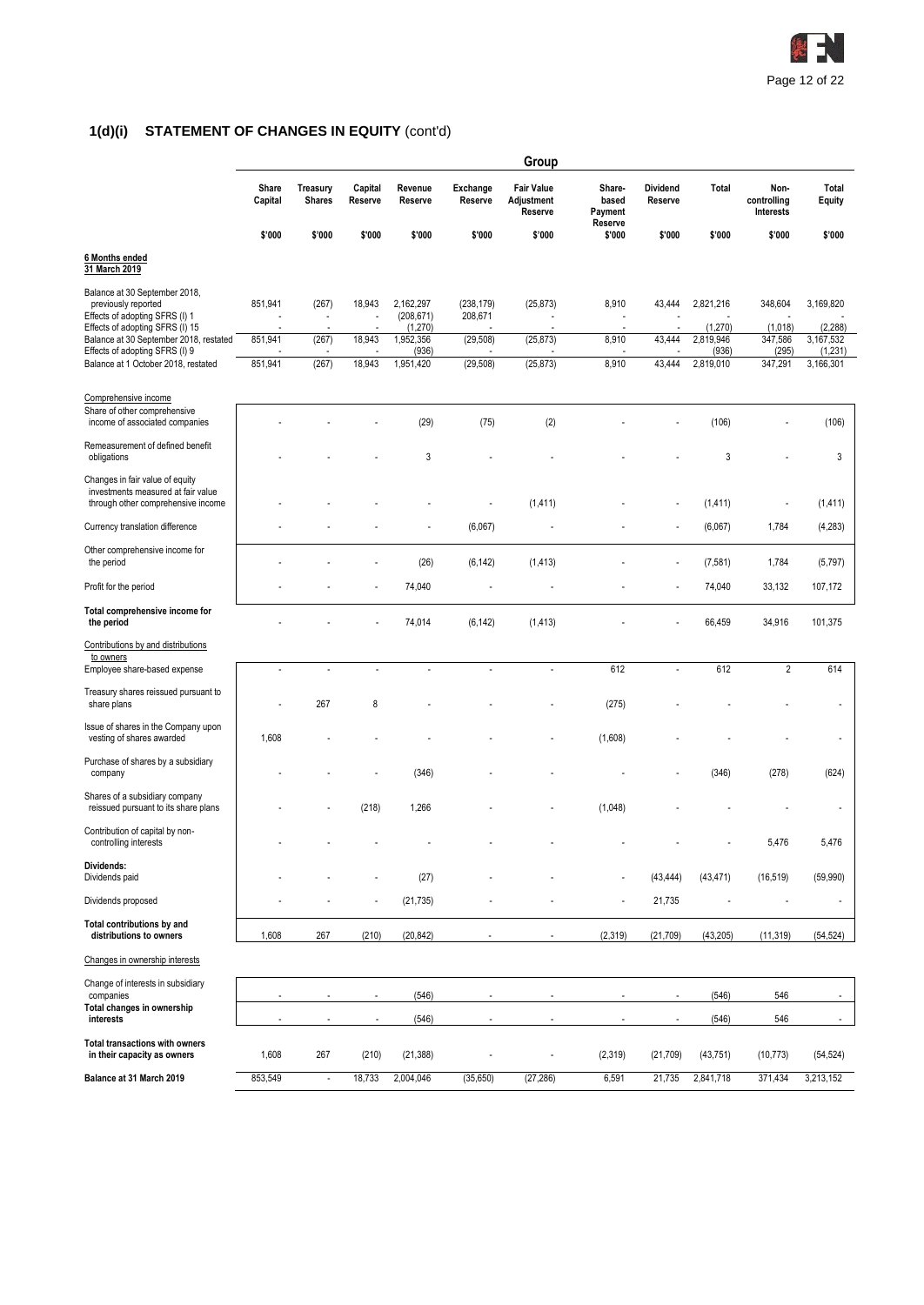

|                                                                                                |                  |                                  |                    |                                     |                       | Group                                      |                                       |                            |                       |                                  |                      |
|------------------------------------------------------------------------------------------------|------------------|----------------------------------|--------------------|-------------------------------------|-----------------------|--------------------------------------------|---------------------------------------|----------------------------|-----------------------|----------------------------------|----------------------|
|                                                                                                | Share<br>Capital | <b>Treasury</b><br><b>Shares</b> | Capital<br>Reserve | Revenue<br>Reserve                  | Exchange<br>Reserve   | <b>Fair Value</b><br>Adjustment<br>Reserve | Share-<br>based<br>Payment<br>Reserve | <b>Dividend</b><br>Reserve | Total                 | Non-<br>controlling<br>Interests | Total<br>Equity      |
|                                                                                                | \$'000           | \$'000                           | \$'000             | \$'000                              | \$'000                | \$'000                                     | \$'000                                | \$'000                     | \$'000                | \$'000                           | \$'000               |
| 6 Months ended<br>31 March 2018                                                                |                  |                                  |                    |                                     |                       |                                            |                                       |                            |                       |                                  |                      |
| Balance at 1 October 2017<br>Effects of adopting SFRS (I) 1<br>Effects of adopting SFRS (I) 15 | 849,301          | (267)<br>÷,                      | 19.416             | 2,101,244<br>(208, 671)<br>(1, 488) | (208, 671)<br>208,671 | 1,264                                      | 9,304                                 | 43.408                     | 2,814,999<br>(1, 488) | 317,108<br>(1, 193)              | 3,132,107<br>(2,681) |
| Balance at 1 October 2017, restated                                                            | 849,301          | (267)                            | 19,416             | 1,891,085                           | $\overline{a}$        | 1,264                                      | 9,304                                 | 43,408                     | 2,813,511             | 315,915                          | 3,129,426            |
| Comprehensive income                                                                           |                  |                                  |                    |                                     |                       |                                            |                                       |                            |                       |                                  |                      |
| Share of other comprehensive<br>income of associated companies                                 |                  |                                  |                    | 2,277                               | 20                    | (3)                                        |                                       |                            | 2,294                 |                                  | 2,294                |
| Net fair value changes on available-<br>for-sale financial asset                               |                  |                                  |                    |                                     |                       | (19, 316)                                  |                                       |                            | (19, 316)             | $\sim$                           | (19, 316)            |
| Currency translation difference                                                                |                  |                                  |                    |                                     | (70, 123)             |                                            |                                       |                            | (70, 123)             | 15,795                           | (54, 328)            |
| Other comprehensive income for<br>the period                                                   |                  |                                  |                    | 2,277                               | (70, 103)             | (19, 319)                                  |                                       |                            | (87, 145)             | 15,795                           | (71, 350)            |
| Profit for the period                                                                          |                  |                                  |                    | 40,925                              |                       |                                            |                                       |                            | 40,925                | 29,585                           | 70,510               |
| Total comprehensive income for<br>the period                                                   |                  |                                  |                    | 43,202                              | (70, 103)             | (19, 319)                                  |                                       |                            | (46, 220)             | 45,380                           | (840)                |
| Contributions by and distributions<br>to owners                                                |                  |                                  |                    |                                     |                       |                                            |                                       |                            |                       |                                  |                      |
| Employee share-based expense                                                                   | ÷,               |                                  |                    | $\overline{a}$                      | $\overline{a}$        | $\overline{a}$                             | 1,437                                 | $\overline{a}$             | 1,437                 | 102                              | 1,539                |
| Issue of shares in the Company upon<br>vesting of shares awarded                               | 2,640            |                                  |                    |                                     |                       |                                            | (2,640)                               |                            |                       |                                  |                      |
| Shares of a subsidiary company<br>reissued pursuant to its share plans                         |                  |                                  | (748)              | 2,048                               |                       |                                            | (1,300)                               |                            |                       |                                  |                      |
| Dividends:<br>Dividends paid                                                                   |                  |                                  |                    | (35)                                |                       |                                            | ÷                                     | (43, 408)                  | (43, 443)             | (16, 871)                        | (60, 314)            |
| Dividends proposed                                                                             |                  |                                  |                    | (21, 722)                           |                       |                                            | $\overline{a}$                        | 21,722                     |                       |                                  |                      |
| <b>Total transactions with owners</b><br>in their capacity as owners                           | 2,640            |                                  | (748)              | (19, 709)                           |                       |                                            | (2,503)                               | (21, 686)                  | (42,006)              | (16, 769)                        | (58, 775)            |
| Balance at 31 March 2018                                                                       | 851,941          | (267)                            | 18,668             | 1,914,578                           | (70, 103)             | (18, 055)                                  | 6,801                                 | 21,722                     | 2,725,285             | 344,526                          | 3,069,811            |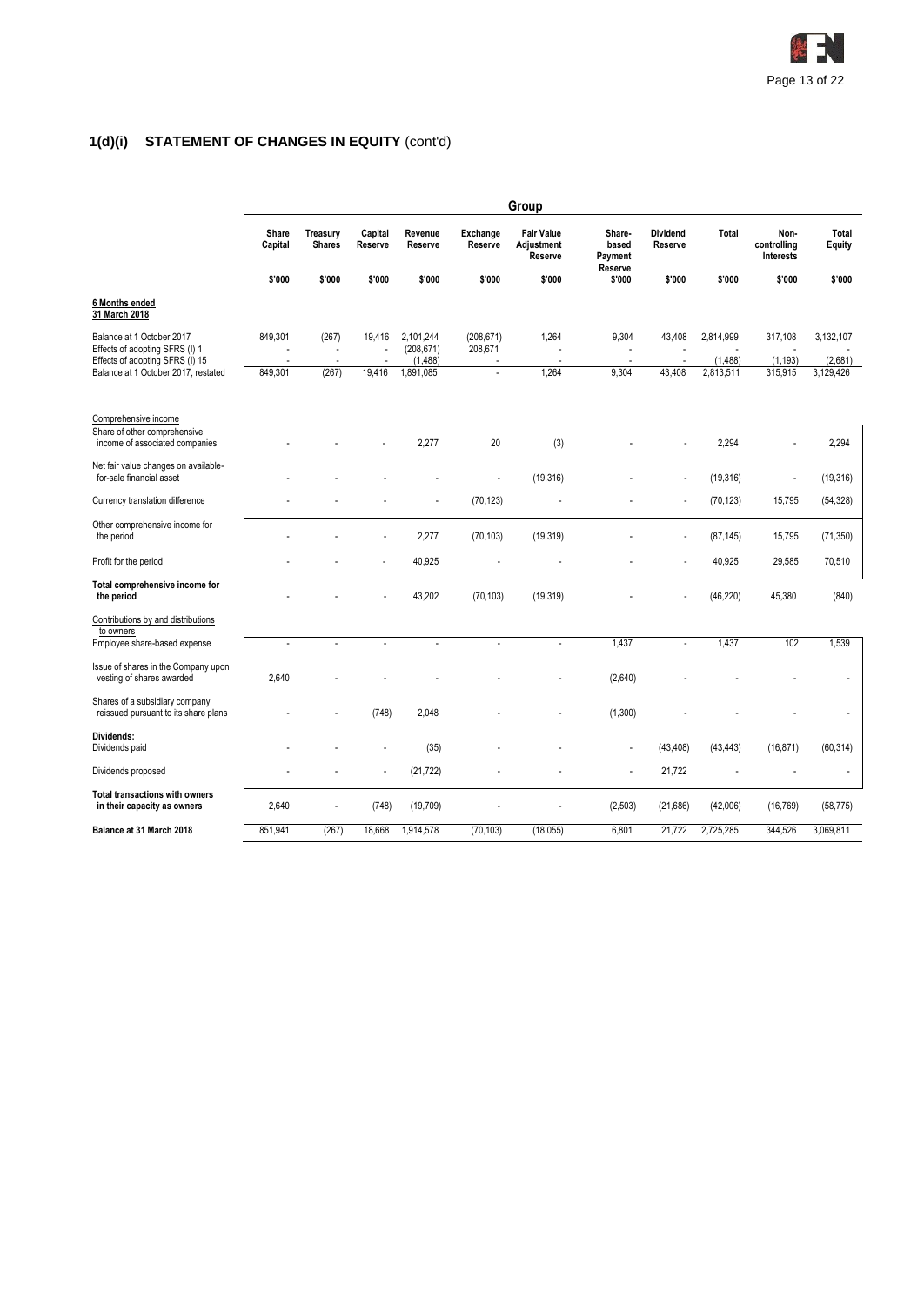

|                                                                                                                                     | Company              |                                  |                          |                          |                                            |                            |                     |                        |
|-------------------------------------------------------------------------------------------------------------------------------------|----------------------|----------------------------------|--------------------------|--------------------------|--------------------------------------------|----------------------------|---------------------|------------------------|
|                                                                                                                                     | Share<br>Capital     | <b>Treasury</b><br><b>Shares</b> | Capital<br>Reserve       | Revenue<br>Reserve       | <b>Fair Value</b><br>Adjustment<br>Reserve | Share-<br>based<br>Payment | Dividend<br>Reserve | Total<br><b>Equity</b> |
|                                                                                                                                     | \$'000               | \$'000                           | \$'000                   | \$'000                   | \$'000                                     | Reserve<br>\$'000          | \$'000              | \$'000                 |
| 6 months ended 31 March 2019<br>Balance at 1 October 2018                                                                           | 851,941              | (267)                            | (1,099)                  | 741,673                  | 72,624                                     | 4,268                      | 43,444              | 1,712,584              |
| Comprehensive income<br>Changes in fair value of equity investments<br>measured at fair value through other<br>comprehensive income |                      |                                  |                          |                          | (5, 772)                                   |                            |                     | (5, 772)               |
| Other comprehensive income for the period                                                                                           | $\overline{a}$       | ä,                               | $\blacksquare$           | ÷,                       | (5, 772)                                   | L,                         | ÷,                  | (5, 772)               |
| Profit for the period                                                                                                               |                      |                                  |                          | 8,343                    |                                            |                            | ٠                   | 8,343                  |
| Total comprehensive income for the period                                                                                           |                      |                                  | $\overline{\phantom{a}}$ | 8,343                    | (5, 772)                                   |                            |                     | 2,571                  |
| Contributions by and distributions to owners<br>Employee share-based expense                                                        | $\overline{a}$       | $\overline{a}$                   | $\overline{\phantom{a}}$ | ÷,                       | $\overline{a}$                             | 610                        | ÷,                  | 610                    |
| Issue of shares in the Company upon<br>vesting of shares awarded                                                                    | 1,608                |                                  |                          |                          |                                            | (1,608)                    |                     |                        |
| Treasury shares reissued pursuant to<br>share plans                                                                                 |                      | 267                              | 8                        |                          |                                            | (275)                      |                     |                        |
| Dividends:<br>Dividends paid                                                                                                        |                      |                                  |                          | (27)                     |                                            | L,                         | (43, 444)           | (43, 471)              |
| Dividends proposed                                                                                                                  |                      |                                  | $\overline{\phantom{a}}$ | (21, 735)                |                                            | L,                         | 21,735              |                        |
| Total transactions with owners in their<br>capacity as owners                                                                       | 1,608                | 267                              | 8                        | (21, 762)                |                                            | (1, 273)                   | (21, 709)           | (42, 861)              |
| Balance at 31 March 2019                                                                                                            | 853,549              | $\overline{\phantom{a}}$         | (1,091)                  | 728,254                  | 66,852                                     | 2,995                      | 21,735              | 1,672,294              |
| 6 months ended 31 March 2018<br>Balance at 1 October 2017                                                                           | 849,301              | (267)                            | (1,099)                  | 734,205                  | 83,813                                     | 4,589                      | 43,408              | 1,713,950              |
| Comprehensive income<br>Net fair value changes on available-for-sale<br>financial assets                                            |                      |                                  |                          |                          | 40,546                                     |                            |                     | 40,546                 |
|                                                                                                                                     |                      |                                  |                          |                          |                                            |                            |                     |                        |
| Other comprehensive income for the period                                                                                           | ÷,                   |                                  |                          |                          | 40,546                                     |                            |                     | 40,546                 |
| Profit for the period                                                                                                               |                      |                                  | ä,                       | 6,363                    |                                            |                            |                     | 6,363                  |
| Total comprehensive income for the period                                                                                           |                      |                                  | $\overline{a}$           | 6,363                    | 40,546                                     | $\overline{a}$             | ÷,                  | 46,909                 |
| Contributions by and distributions to owners<br>Employee share-based expense                                                        | $\ddot{\phantom{0}}$ | $\blacksquare$                   | $\overline{a}$           | $\overline{\phantom{a}}$ | $\sim$                                     | 1,311                      | ÷,                  | 1,311                  |
| Issue of shares in the Company upon<br>vesting of shares awarded                                                                    | 2,640                |                                  |                          |                          |                                            | (2,640)                    |                     |                        |
| Dividends:<br>Dividends paid                                                                                                        |                      |                                  |                          | (35)                     |                                            |                            | (43, 408)           | (43, 443)              |
| Dividends proposed                                                                                                                  |                      |                                  | L,                       | (21, 722)                |                                            |                            | 21,722              | $\overline{a}$         |
| Total transactions with owners in their<br>capacity as owners                                                                       | 2,640                |                                  | $\overline{\phantom{a}}$ | (21, 757)                |                                            | (1, 329)                   | (21, 686)           | (42, 132)              |
| Balance at 31 March 2018                                                                                                            | 851,941              | (267)                            | (1,099)                  | 718,811                  | 124,359                                    | 3,260                      | 21,722              | 1,718,727              |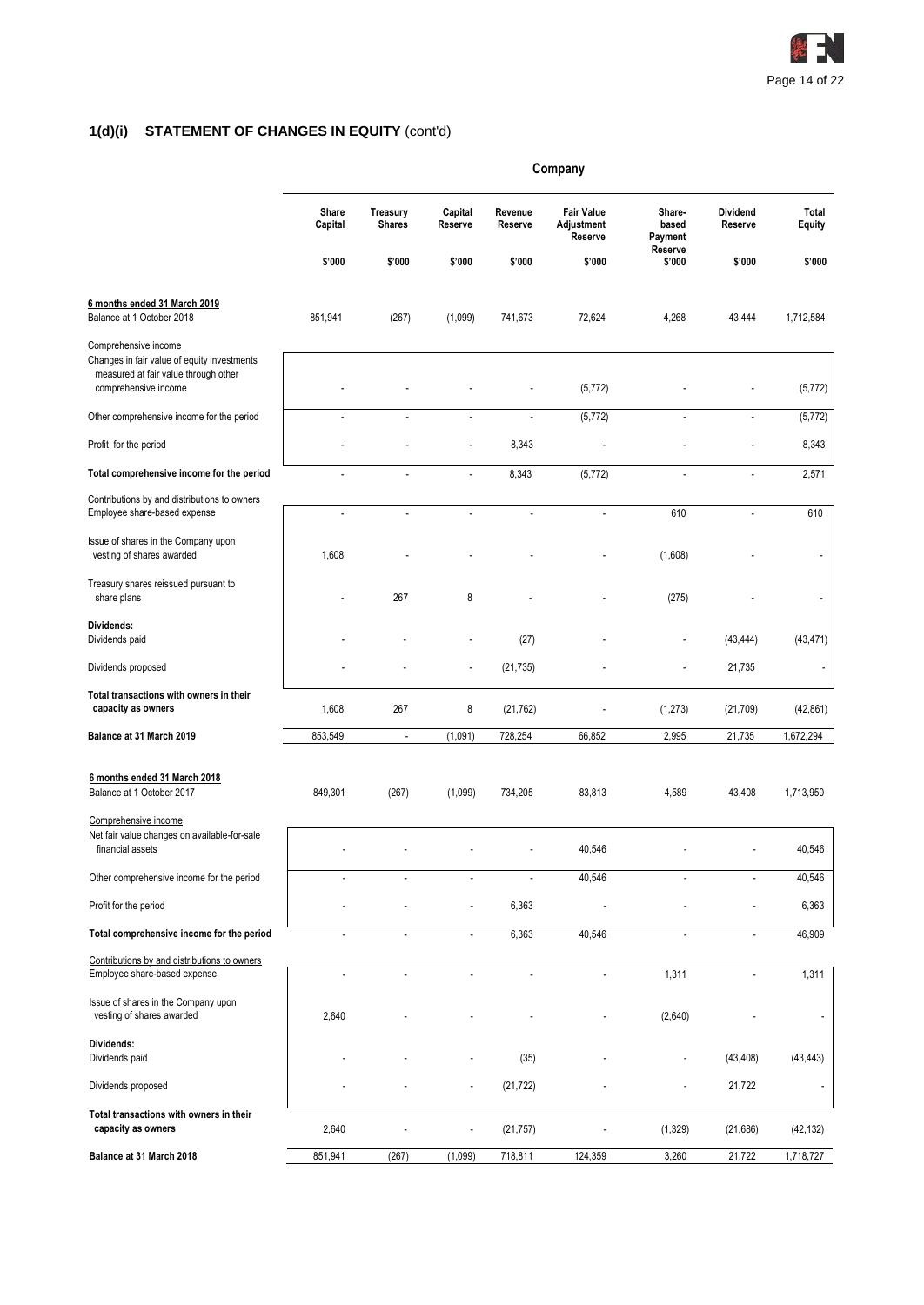

# **1(d)(ii) SHARE CAPITAL**

Details of any changes in the company's share capital arising from rights issue, bonus issue, share buy-backs, exercise of share options or warrants, conversion of other issues of equity securities, issue of shares for cash or as consideration for acquisition or for any other purpose since the end of the previous period reported on. State the number of shares that may be issued on conversion of all the outstanding convertibles, if any, against the total number of issued shares excluding treasury shares and subsidiary holdings of the issuer, as at the end of the current financial period reported on and as at the end of the corresponding period of the immediately preceding financial year. State also the number of shares held as treasury shares and the number of subsidiary holdings, if any, and the percentage of the aggregate number of treasury shares and subsidiary holdings held against the total number of shares outstanding in a class that is listed as at the end of the current financial period reported on and as at the end of the corresponding period of the immediately preceding financial year.

|                                                                                             |                             | <b>Number of Shares</b>      |
|---------------------------------------------------------------------------------------------|-----------------------------|------------------------------|
|                                                                                             | 2nd Quarter to<br>31/3/2019 | 1st Quarter to<br>31/12/2018 |
| Issued and fully paid ordinary shares:                                                      |                             |                              |
| As at beginning of period                                                                   | 1,449,028,178               | 1,448,252,279                |
| Issued during the period – pursuant to share plans                                          |                             | 775,899                      |
| As at end of period                                                                         | 1,449,028,178               | 1,449,028,178                |
|                                                                                             | As at<br>31/3/2019          | As at<br>31/3/2018           |
| The number of shares awarded conditionally under Share<br>Plans as at the end of the period | 3,381,763                   | 3,121,875                    |
| The number of issued shares excluding treasury shares at the end<br>of the period           | 1,449,028,178               | 1,448,121,153                |

The Company did not hold any treasury shares as at 31 March 2019 (31 March 2018: 131,126). The treasury shares held represents NIL% (31 March 2018: 0.01%) of the total number of issued shares (excluding treasury shares).

The Company does not have any subsidiary holdings as at 31 March 2019 and 31 March 2018.

# **1(d)(iii) The total number of issued shares excluding treasury shares as at the end of the current financial period and as at the end of the immediately preceding year.**

The Company's total number of issued shares excluding treasury shares is 1,449,028,178 as at 31 March 2019 and 1,448,121,153 as at 30 September 2018.

# **1(d)(iv) A statement showing all sales, transfers, disposal, cancellation and/or use of treasury shares as at the end of the current financial period reported on.**

There were no sales, transfers, cancellation and/or use of treasury shares by the Company during the three months ended 31 March 2019.

# **1(d)(v) A statement showing all sales, transfers, cancellation and/or use of subsidiary holdings as at the end of the current financial period reported on.**

The Company does not have any subsidiary holdings as at 31 March 2019 and 31 March 2018.

There were no sales, transfers, cancellation and/or use of subsidiary holdings during the three months ended 31 March 2019.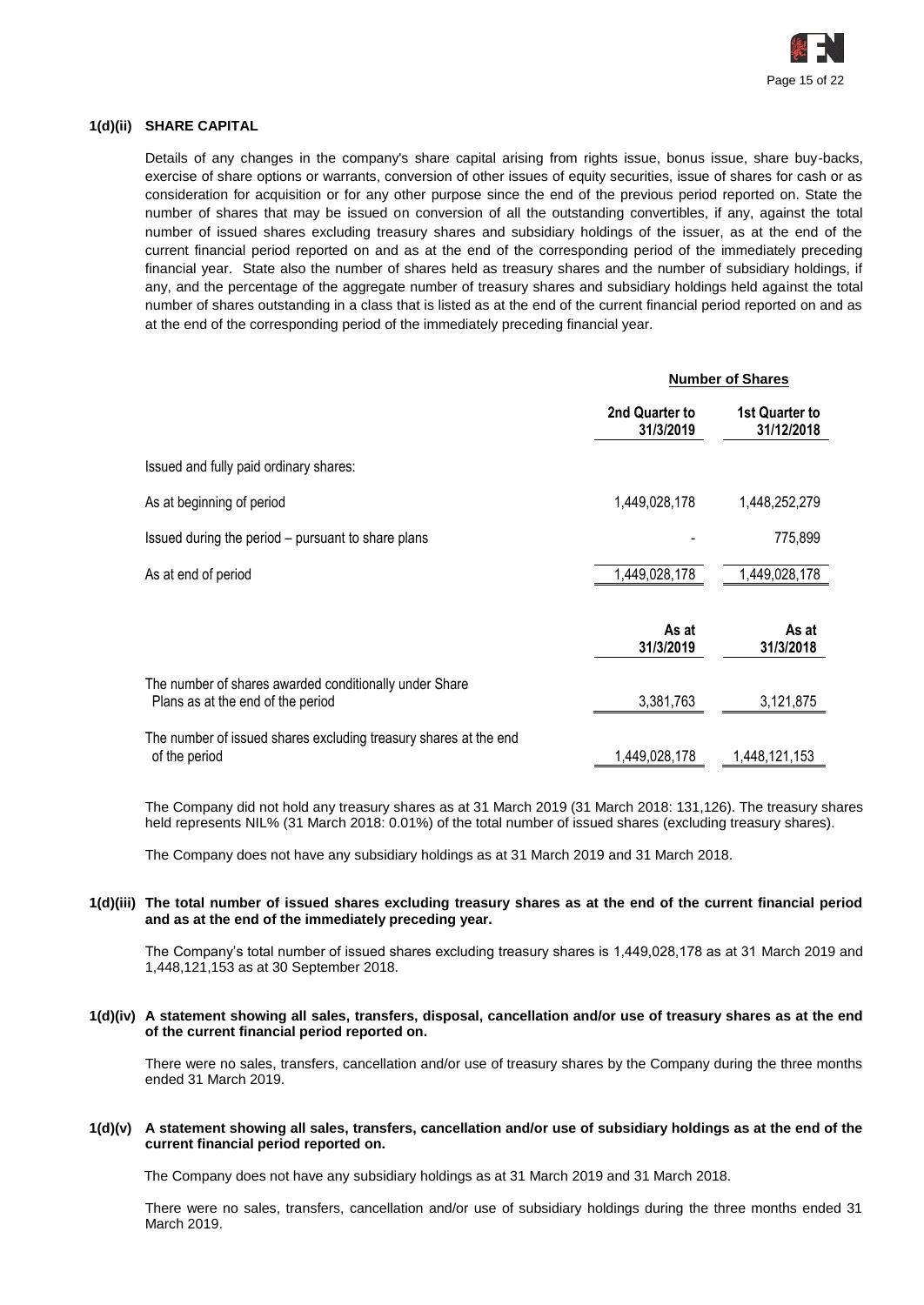

**2. Whether the figures have been audited or reviewed and in accordance with which auditing standard or practice.**

The figures have not been audited or reviewed by our auditors.

**3. Where the figures have been audited or reviewed, the auditors' report (including any qualifications or emphasis of a matter).**

Not applicable.

**4. Whether the same accounting policies and methods of computation as in the issuer's most recently audited annual financial statements have been applied.**

Except as disclosed in paragraph 5 below, the Group and Company have applied the same accounting policies and methods of computation in the preparation of the financial statements for the current reporting period as compared with the audited financial statements for the year ended 30 September 2018.

# **5. If there are any changes in the accounting policies and methods of computation, including any required by an accounting standard, what has changed, as well as the reasons for, and the effect of, the change.**

As required by the listing requirements of the Singapore Exchange, the Group has adopted the Singapore Financial Reporting Standards (International) ("SFRS(I)") on 1 October 2018. In adopting the new framework, the Group applied the specific transition requirements in SFRS(I) 1 First-time Adoption of Singapore Financial Reporting Standards (International). The adoption of SFRS(I)s has no material impact on the financial statements in the year of initial application, other than the election of optional exemption to reset its cumulative currency translation differences for all foreign operations to nil at the date of transition at 1 October 2017. After the date of transition, any gain or loss on disposal of foreign operations excludes the currency translation differences that arose before the date of transition.

The following are the new, amendments to and interpretations of the standards that are mandatory for application from 1 October 2018:

| <b>SFRS(I) 15</b>         | Revenue from Contracts with Customers                                                   |
|---------------------------|-----------------------------------------------------------------------------------------|
| Amendments to SFRS(I) 15  | Clarifications to FRS 115 Revenue from Contracts with<br>Customers                      |
| SFRS(I) 9                 | <b>Financial Instruments</b>                                                            |
| Amendments to SFRS(I) 2   | Classification and Measurement of Share-based Payment<br>Transactions                   |
| Amendments to SFRS(I) 40  | Transfers of Investment Property                                                        |
| SFRS(I) INT 22            | Foreign Currency Transactions and Advance<br><b>Consideration Illustrative Examples</b> |
| Amendment to SFRS(I) 1    | First-time adoption of financial reporting standards                                    |
| Amendment to SFRS(I) 1-28 | Investments in associates and joint ventures                                            |
| Amendments to SFRS(I) 4   | Applying FRS 109 Financial Instruments with FRS 104<br><b>Insurance Contracts</b>       |

Except for SFRS(I) 15 and SFRS(I) 9, the adoption of the above new, amendments to and interpretations of the standards had no material impact on the financial statements of the Group and the Company.

#### SFRS(I) 15 Revenue from Contracts with Customers

SFRS(I) 15 establishes a single comprehensive model for entities to use in accounting for revenue arising from contracts with customers. SFRS(I) 15 superseded the current revenue recognition guidance including FRS 18 Revenue, FRS 11 Construction Contracts and the related interpretations when it became effective. The core principle of SFRS(I) 15 is that an entity should recognize revenue to depict the transfer of promised goods or services to customers in an amount that reflects the consideration to which the entity expects to be entitled in exchange for those goods or services. Under SFRS(I) 15, an entity recognises revenue when (or as) a performance obligation is satisfied, i.e. when 'control' of the goods or services underlying the particular performance obligation is transferred to the customer.

The Group adopted SFRS(I) 15 using the retrospective approach with practical expedients.

The Group's contracts with customers contain product sales and also consideration payable to customers. Each of these components is either recognised as revenue or operating expenses. With the adoption of SFRS(I) 15, the consideration payable to customers which were previously recognised as expenses would be required to be recognised as part of the transaction price and hence to be reclassified and netted off against revenue.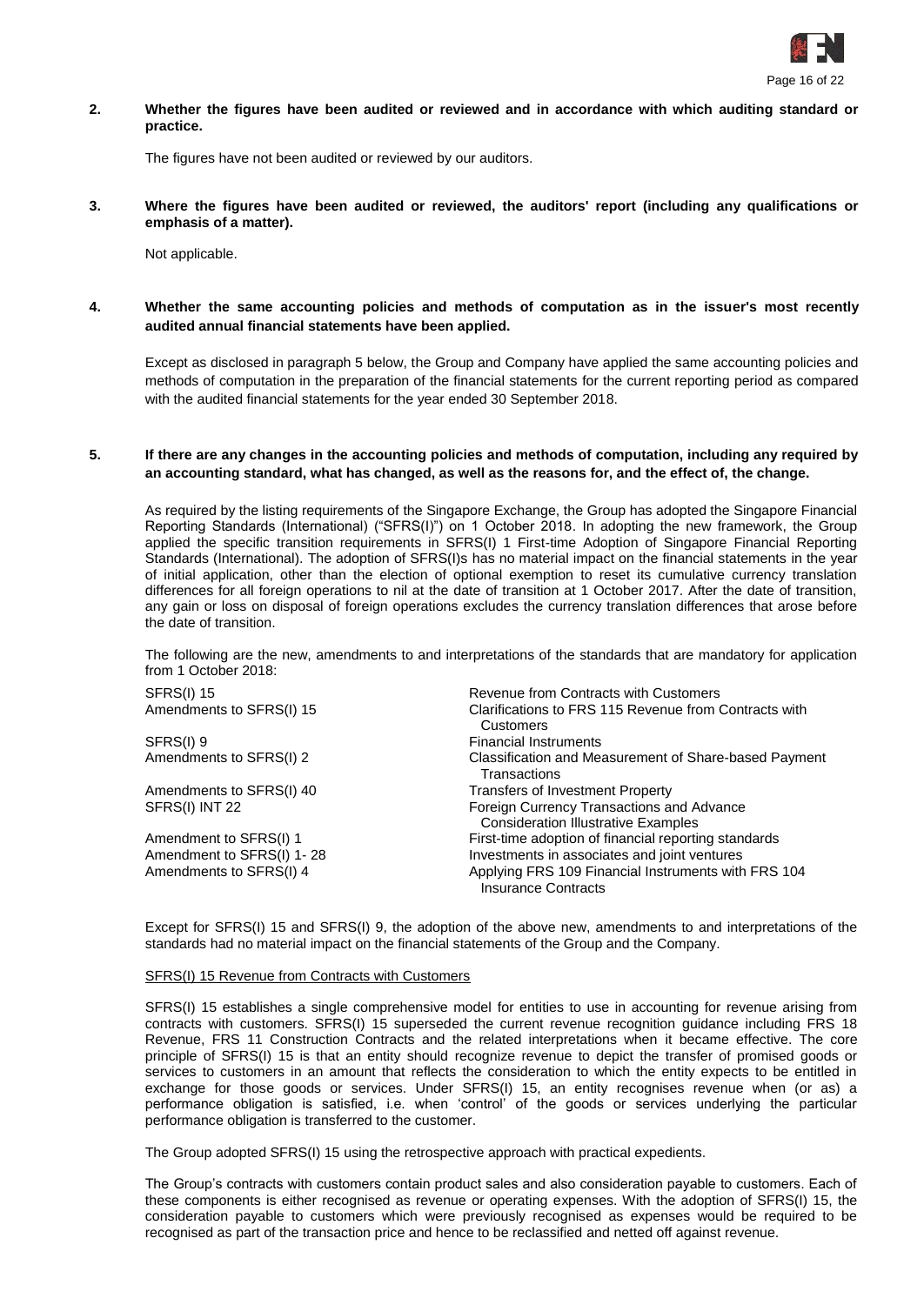

# **5. If there are any changes in the accounting policies and methods of computation, including any required by an accounting standard, what has changed, as well as the reasons for, and the effect of, the change.**  (cont'd)

# SFRS(I) 9 Financial Instruments

SFRS(I) 9 Financial Instruments replaces the existing guidance in FRS 39 Financial Instruments: Recognition and Measurement. SFRS(I) 9 includes revised guidance on the classification and measurement of financial instruments, including classification and measurement of financial assets, impairment of financial assets and hedge accounting.

The Group adopted the new standard on 1 October 2018 and elected to apply the short term exemption under SFRS(I) 1, which allowed the Group not to restate the comparative information in its FY2019 financial statements. Differences in the carrying amounts of financial assets and liabilities resulting from the adoption of SFRS(I) 9 are to be recognised in the opening retained earnings.

Classification and measurement: financial assets

For financial assets currently held at amortised cost and at fair value, the Group continues to measure these financial assets at amortised cost and fair value under SFRS(I) 9. The adoption of SFRS(I) 9 has resulted in the reclassification of certain equity investments previously classified as available for sale financial assets at fair value to financial assets at fair value through other comprehensive income.

(ii) Impairment

SFRS(I) 9 requires the Group to record expected credit losses on all its loans and receivables, either on a 12 month or lifetime basis. The Group applied the simplified approach and recorded lifetime expected losses on all trade receivables.

Upon applying SFRS(I) 1, SFRS(I) 15 and SFRS(I) 9, the comparatives have been restated. The effects on the Group's financial statements are as follows:

# **GROUP PROFIT STATEMENT**

|                         | 2nd Quarter<br>to 31/3/2018<br>\$'000 | <b>6 Months</b><br>to 31/3/2018<br>\$'000 |  |
|-------------------------|---------------------------------------|-------------------------------------------|--|
| (Decrease)/Increase in: |                                       |                                           |  |
| Revenue                 | (21, 013)                             | (45, 539)                                 |  |
| Cost of sales           | 317                                   | 777                                       |  |
| Distribution expense    | (5,987)                               | (12, 483)                                 |  |
| Marketing expense       | (15, 343)                             | (33, 833)                                 |  |

# **GROUP BALANCE SHEET**

|                           | As at<br>1/10/2018<br>\$'000 | As at<br>30/9/2018<br>\$'000 | As at<br>1/10/2017<br>\$'000 |  |
|---------------------------|------------------------------|------------------------------|------------------------------|--|
| (Decrease)/Increase in:   |                              |                              |                              |  |
| Revenue reserve           | (210, 877)                   | (209,941)                    | (210, 159)                   |  |
| Exchange reserve          | 208,671                      | 208,671                      | 208,671                      |  |
| Non-controlling interests | (1,313)                      | (1,018)                      | (1, 193)                     |  |
| Trade receivables         | (1,231)                      |                              |                              |  |
| Other payables            | 2,288                        | 2,288                        | 2,681                        |  |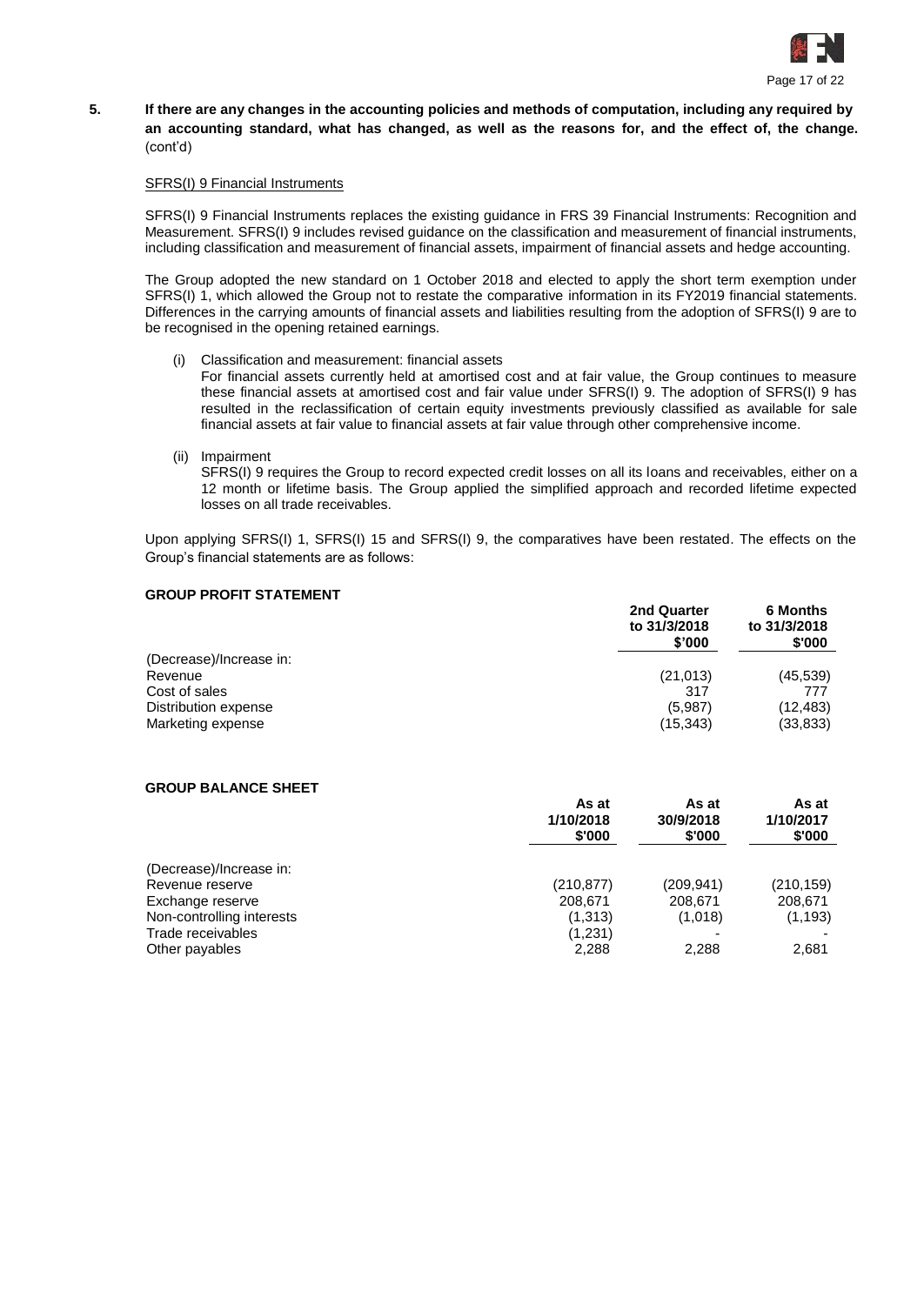

**6. Earnings per ordinary share of the Group for the current financial period reported on and the corresponding period of the immediately preceding financial year, after deducting any provision for preference dividends:**

# **(a) based on the weighted average number of ordinary shares on issue and**

**(b) on a fully diluted basis (detailing any adjustments made to the earnings).**

|                                                                                       | Group                       |                                            |                          |                                         |
|---------------------------------------------------------------------------------------|-----------------------------|--------------------------------------------|--------------------------|-----------------------------------------|
|                                                                                       | 2nd Quarter<br>to 31/3/2019 | 2nd Quarter<br>to 31/3/2018<br>(Restated)* | 6 Months<br>to 31/3/2019 | 6 Months<br>to 31/3/2018<br>(Restated)* |
| Earnings per ordinary share:                                                          |                             |                                            |                          |                                         |
| (a)<br>Based on the weighted average number of<br>ordinary shares on issue (cents)    |                             |                                            |                          |                                         |
| - before exceptional items                                                            | 2.5                         | 1.0                                        | 5.1                      | 2.8                                     |
| - after exceptional items                                                             | 2.5                         | 1.1                                        | 5.1                      | 2.8                                     |
| (b)<br>On a fully diluted basis (cents)                                               |                             |                                            |                          |                                         |
| - before exceptional items                                                            | 2.5                         | 1.0                                        | 5.1                      | 2.8                                     |
| - after exceptional items                                                             | 2.5                         | 1.1                                        | 5.1                      | 2.8                                     |
|                                                                                       | \$'000                      | \$'000                                     | \$'000                   | \$'000                                  |
|                                                                                       |                             |                                            |                          |                                         |
| Attributable profit<br>Change in attributable profit due to dilutive potential shares | 35,976                      | 15,634                                     | 74,040                   | 40,925                                  |
| under share plans of a subsidiary company                                             | (55)                        | (85)                                       | (120)                    | (179)                                   |
| Adjusted attributable profit                                                          | 35,921                      | 15,549                                     | 73,920                   | 40,746                                  |

\* Restated upon the finalisation of the purchase price allocation in relation to our investment in Vinamilk.

# **7. Net asset value (for the issuer and group) per ordinary share based on issued share capital of the issuer at the end of the:-**

- **(a) current financial period reported on; and**
- **(b) immediately preceding financial year.**

|                                                                     | Group              |                    | Company            |                    |
|---------------------------------------------------------------------|--------------------|--------------------|--------------------|--------------------|
|                                                                     | As at<br>31/3/2019 | As at<br>30/9/2018 | As at<br>31/3/2019 | As at<br>30/9/2018 |
| Net asset value per ordinary share based on<br>issued share capital | \$1.96             | \$1.95             | \$1.15             | \$1.18             |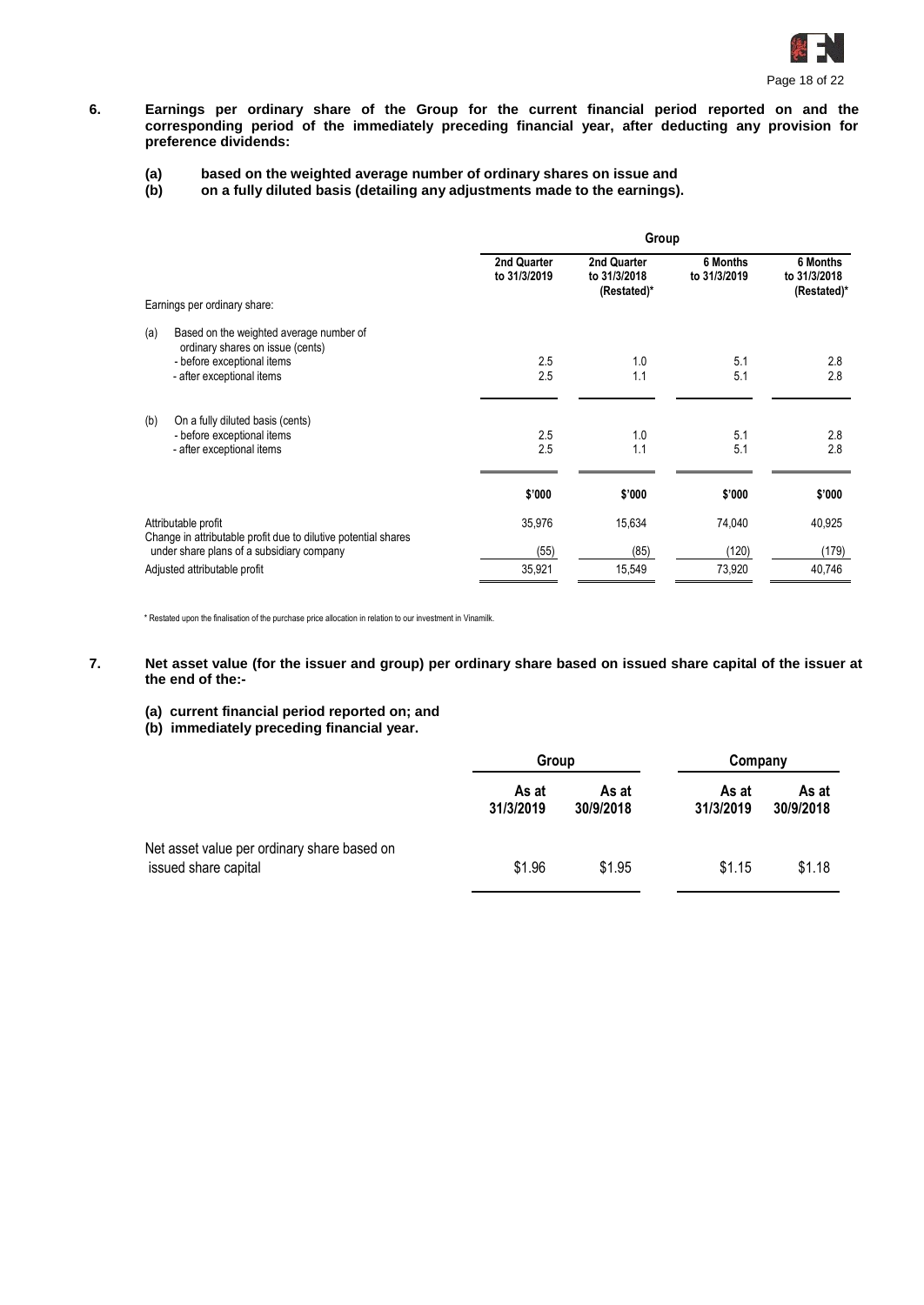

- **8. A review of the performance of the Group, to the extent necessary for a reasonable understanding of the Group's business. It must include a discussion of the following:-**
	- **(a) any significant factors that affected the turnover, costs, and earnings of the Group for the current financial period reported on, including (where applicable) seasonable or cyclical factors; and**
	- **(b) any material factors that affected the cash flow, working capital, assets or liabilities of the Group during the current financial period reported on.**

# **REVIEW OF PERFORMANCE**

The principal activities of the Group are:

(i) production and sale of beverages and dairy products; and (ii) printing and publishing.

These activities are carried out through the Company's subsidiary, joint venture and associated companies to which the Company provides management and administrative services.

#### **Profit Statement – 2nd Quarter**

Group revenue increased 3.4% to \$467.4 million from \$452.1 million in the corresponding period last year. PBIT (profit before interest and taxation) of \$65.6 million increased 82.5% while APBE (attributable profit before exceptional items) more than doubled to \$35.9 million as compared to the corresponding period last year. This was mainly due to higher contributions from Dairies operations, particularly from the Group's associated company in Vietnam, Vinamilk. APBE increased 138.5%, significantly more than the increase in PAT (profit after tax) of 72.6% because of the effect of our increased share of Vinamilk's results which flows from PAT into APBE without any deductions for non-controlling interests.

#### **Beverages**

Beverages revenue increased by 6.1% as compared to the corresponding period last year. This was mainly due to growth in Soft Drinks Singapore on the back of improved sales of *100Plus* and *Seasons Iced Lemon Tea*.

Despite the improvements in revenue, PBIT losses increased to \$1.7 million as compared to the corresponding period last year. PBIT was impacted by pre-operating costs incurred for the greenfield brewery in Myanmar and higher promotion expenses and unfavourable input costs incurred by Soft Drinks Malaysia.

# **Dairies**

Revenue increased 5.0% to \$287.6 million. Dairies Thailand recorded double digit growth on the back of successful execution of push and pull programs in all sales channels in the domestic and export markets. The increase recorded by Dairies Thailand was offset by the decrease in revenue by Dairies Singapore, mainly due to a one-off export contract last year, and Dairies Malaysia as a result of canned milk competition and higher trade promotions.

PBIT increased 42.7% to \$73.2 million from \$51.3 million for the corresponding period last year. The increase was mainly due to higher contributions from Vinamilk and stronger performances by Dairies Thailand. PBIT for Dairies Thailand increased mainly as a result of higher sales, favourable input costs and lower marketing spend in the quarter.

# **Printing and Publishing**

Printing and Publishing revenue of \$57.6 million was 8.6% lower than the corresponding period last year mainly due to the continued decline in print volume experienced by the printing plants in Singapore and Malaysia and timing difference in textbook publication.

PBIT losses reduced to \$7.5 million as compared to \$8.4 million for the corresponding period last year mainly as a result of improved product mix and continued tight cost management.

# **Tax**

The Group effective tax rate ("ETR") of 17.9% (2018: 10.2%) is mainly due to non-deductible expenses and the taxes imposed on profitable subsidiaries operating in high tax countries, the impact of which has been partly compensated by the share of associates' profits which are not subject to further tax in Singapore. The higher ETR in the current quarter is attributed to the reduction in tax-exempt income following the expiry of tax incentives for an overseas subsidiary.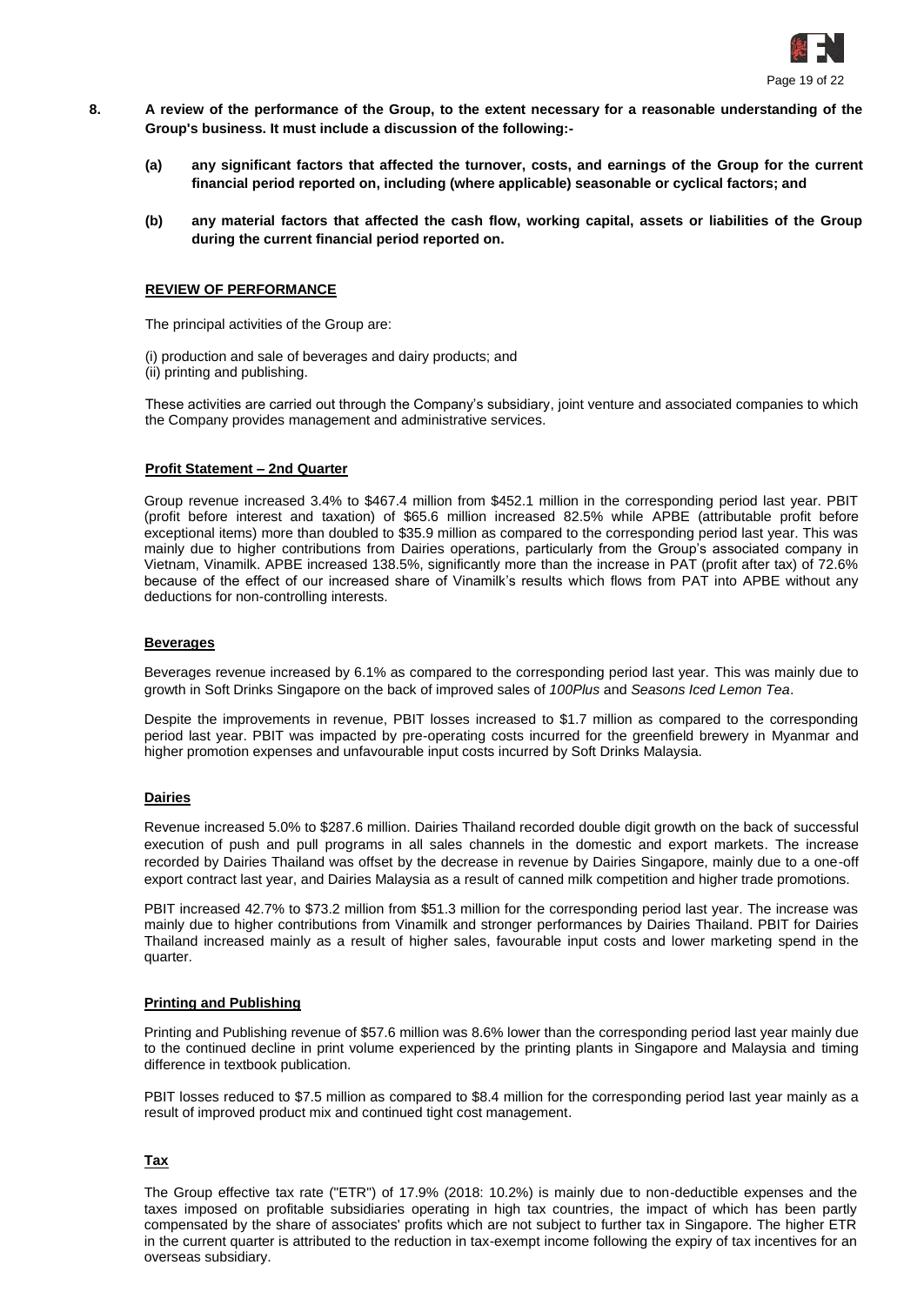

# **Group Balance Sheet as at 31 March 2019**

The increase in Reserves was mainly due to profits of \$74.0 million retained for the period partly offset by dividends paid and negative currency translation arising from the depreciation of the Vietnamese Dong against the Singapore Dollar on the Group's interest in Vinamilk.

Non-current assets increased by \$58.2 million or 1.7% from \$3,384.1 million to \$3,442.3 million as at 31 March 2019 mainly due to acquisition of fixed assets during the quarter and share of the Group's associated companies' profits.

Current assets decreased by \$202.2 million or 18.3% from \$1,106.6 million to \$904.4 million as at 31 March 2019 attributed mainly to a decrease in cash and bank deposits which were utilised for the repayment of borrowings and acquisition of fixed assets.

Liabilities decreased by \$189.6 million or 14.3% from \$1,323.2 million to \$1,133.6 million as at 31 March 2019 mainly due to the decrease in borrowings as a result of the repayment of loans previously taken up for the purchase of shares in Vinamilk.

# **Group Cash Flow Statement for Quarter Ended 31 March 2019**

The cash inflows and outflows are detailed in the Group Cash Flow Statement.

Net cash inflow from operating activities of \$66.0 million was higher than the \$32.8 million last year mainly due to an increase in cash generated from operations.

Net cash outflow from investing activities of \$12.3 million was lower than the \$127.6 million last year mainly due to the acquisition of additional shares in Vinamilk last year.

Financing activities recorded a cash outflow of \$55.5 million arising from the payment of dividends as compared to a cash outflow of \$220.7 million last year arising from the repayment of borrowings.

# **Group Profit Statement – 6 Months-to-Date**

Group revenue increased 1.9% to \$931.8 million as compared to the corresponding period last year. The increase in revenue was mainly due to increases in Dairies Thailand and Soft Drinks Singapore mainly as a result of successful festive activations and effective marketing and branding initiatives. The increase was partly offset by challenges faced by the Printing and Publishing business.

PBIT increased 58.7% to \$136.6 million as compared to the corresponding period last year. The increase was mainly due to higher profit contribution from Vinamilk and Dairies operations in Malaysia and Thailand as a result of favourable input costs.

Group APBE and basic earnings per share before exceptional items were 81.0% and 82.1% higher at \$73.8 million and 5.1 cents respectively.

# **9. Where a forecast, or a prospect statement, has been previously disclosed to shareholders, any variance between it and the actual results.**

Not applicable.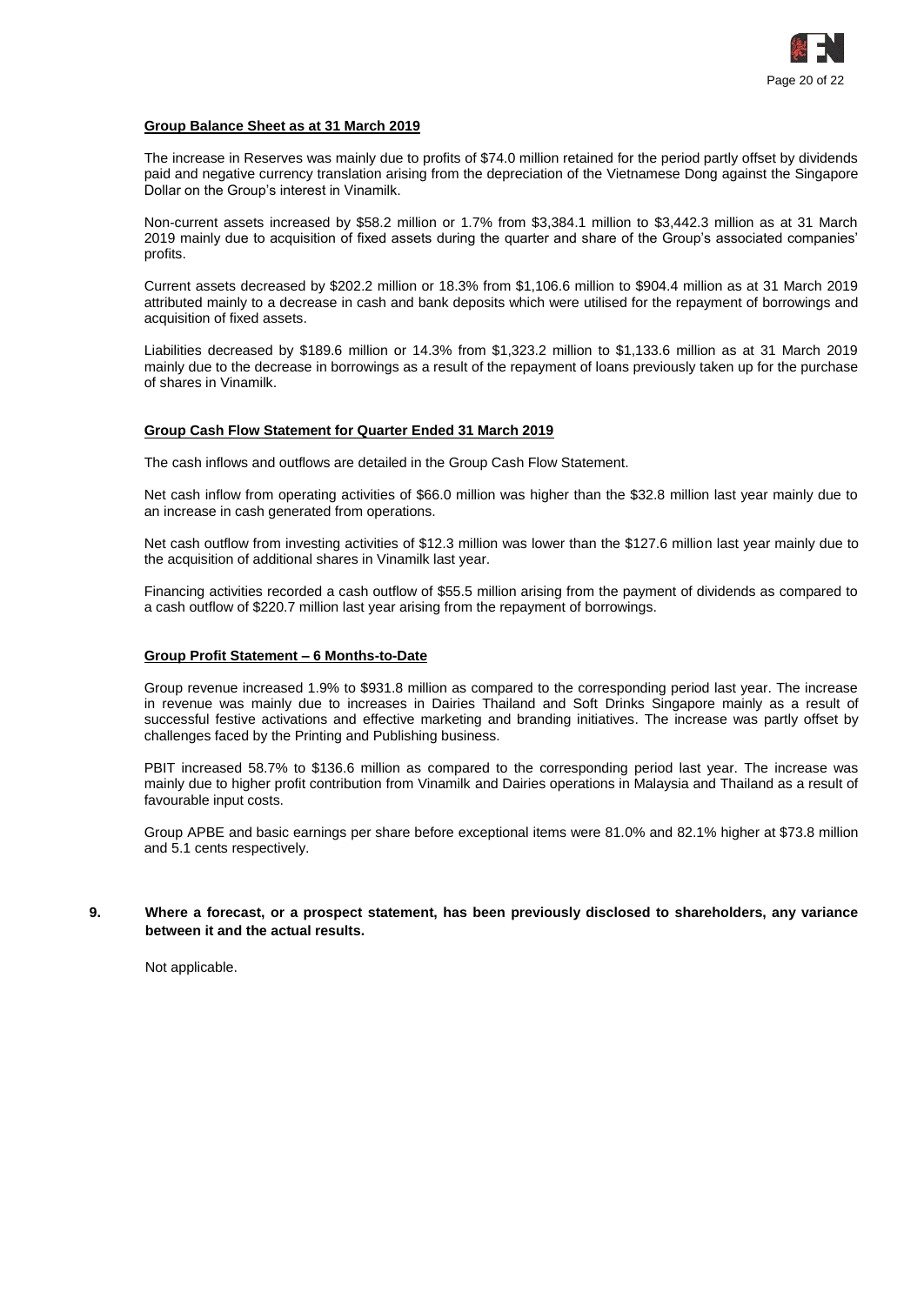

# **10. A commentary at the date of the announcement of the significant trends and competitive conditions of the industry in which the group operates and any known factors or events that may affect the group in the next reporting period and the next 12 months.**

Consumer sentiments in the Food & Beverage segment is expected to remain challenging with continuing competition as well as volatility in foreign currency movements and raw and packaging material prices. In Malaysia, conditions are expected to remain challenging given the intensifying competition especially in the canned milk segment and the implementation of excise duty on sugar sweetened beverages. The postponement of the imposition of excise duty on sugar sweetened beverages to 1st July 2019 instead of the initial proposed date of 1st April 2019 would allow the Group to better manage the impact on the affected product categories for the current financial year. In Thailand, prospects are expected to be better following improvements in both sweetened and unsweetened condensed milk segment. In the meantime, the Group remains focused on efforts to accelerate innovation and the development of new product offerings so as to offer consumers a more extensive portfolio of healthier beverage options. With the expiry of tax incentive on the profits of an overseas subsidiary in the current financial year, the Group will focus on strengthening its commercial strategies, improving operation efficiencies, expanding distribution network and maximising the benefits of recent capex projects to mitigate the increase in tax expenses. The Group will also continue to explore new investment opportunities to further grow its beverages and dairies businesses.

The Group will continue its on-going efforts to diversify its printing and publishing portfolio to address the challenging business landscape. Leveraging on our strength as a major international content provider, Publishing will continue to focus on international markets for growth opportunities. The recent acquisition in April 2019 of 60% stake in Print Lab Pte. Ltd., a one-stop integrated marketing and print solution provider in Singapore, forms part of our on-going diversification strategy to help mitigate the fall in volume of our traditional print business. Our first standalone children concept store under the Times Junior brand opened at Jewel Changi Airport in April 2019. Retail & Distribution will sharpen its focus on delivering refreshing concepts and merchandise to our customers.

# **11. If a decision regarding dividend has been made:**

- **(a) Whether an interim ordinary dividend has been declared:** Yes
- **(b) (i)** Amount per share : 1.5 cents, tax-exempt (one-tier)
	- **(ii)** Previous corresponding period : 1.5 cents, tax-exempt (one-tier)
- **(c) Whether the dividend is before tax, net of tax or tax exempt. If before tax or net of tax, state the tax rate and the country where the dividend is derived. (If the dividend is not taxable in the hands of shareholders, this must be stated).**

Tax-exempt (one-tier).

**(d) The date the dividend is payable.**

The Directors have declared an interim dividend of 1.5 cents, tax-exempt (one-tier), to be paid on 10 June 2019 (last year: 1.5 cents, tax-exempt (one-tier)).

#### **(e) The date on which Registrable Transfers received by the Company (up to 5.00pm) will be registered before entitlements to the dividend are determined.**

Registrable transfers received by the Company's Registrar, Tricor Barbinder Share Registration Services, 80 Robinson Road, #02-00, Singapore 068898 up to 5.00 pm on 23 May 2019 will be registered before entitlements to the dividend are determined.

Notice is hereby given that the share registers will be closed on 24 - 27 May 2019 for the preparation of dividend warrants.